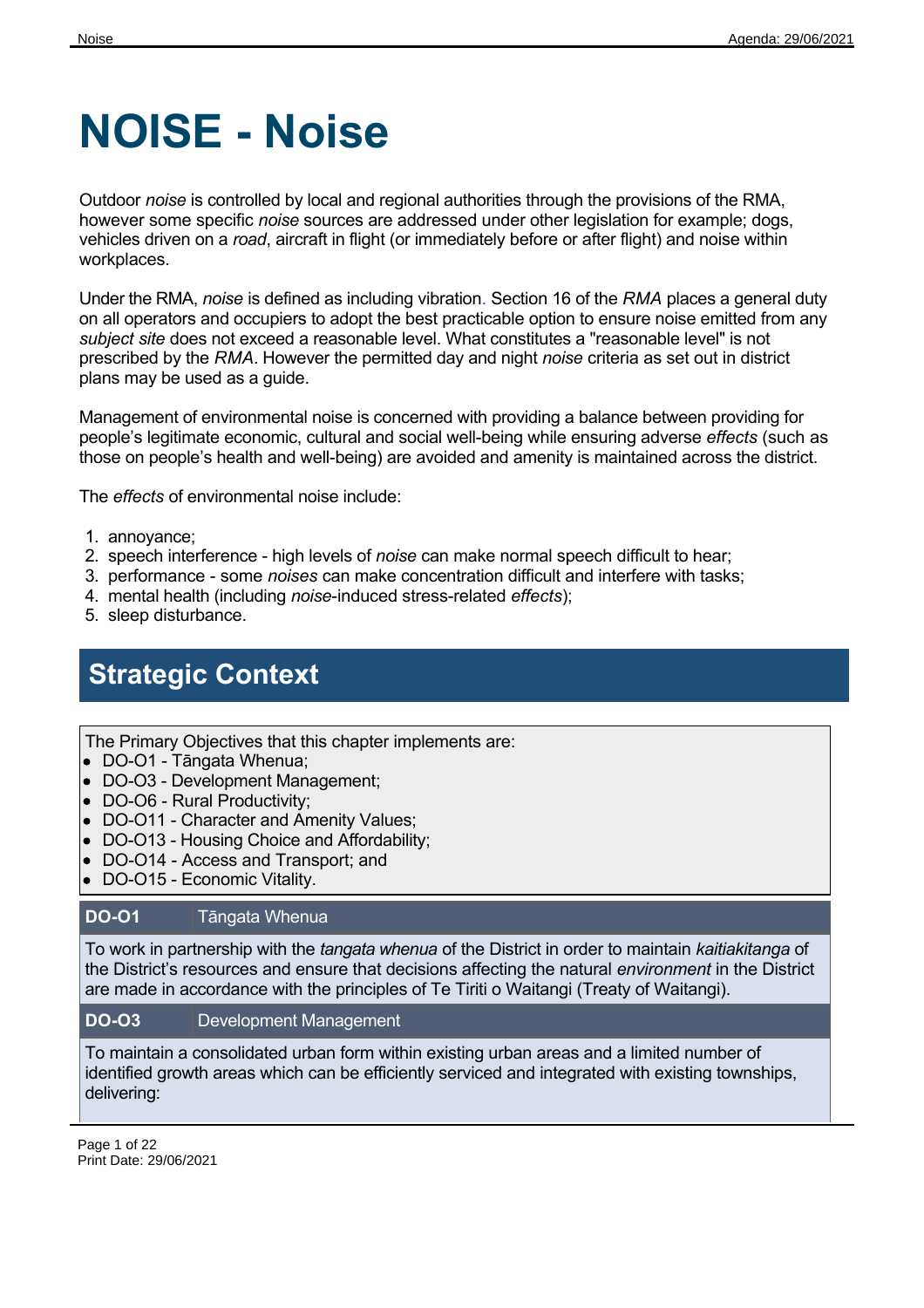- 1. urban areas which maximise the efficient end use of energy and integration with infrastructure;
- 2. a variety of living and working areas in a manner which reinforces the function and vitality of centres;
- 3. resilient communities where development does not result in an increase in risk to life or severity of damage to property from natural hazard events;
- 4. higher residential densities in locations that are close to centres and public open spaces, with good access to public transport;
- 5. management of development in areas of special character or amenity so as to maintain, and where practicable, enhance those special values;
- 6. sustainable natural processes including freshwater systems, areas characterised by the productive potential of the land, ecological integrity, identified landscapes and features, and other places of significant natural amenity;
- 7. an adequate supply of housing and areas for business/employment to meet the needs of the District's anticipated population which is provided at a rate and in a manner that can be sustained within the finite carrying capacity of the District; and
- 8. management of the location and effects of potentially incompatible land uses including any interface between such uses.

### **DO-O6** Rural Productivity

To sustain the *productive potential* of land in the District, including:

- 1. retaining land which is suitable for a range of *primary production activities*;
- 2. achieving added economic and social value derived from *primary production activities* through *ancillary* on-site processing and marketing;
- 3. enabling activities that utilise the *productive potential* of the land in the rural environment;
- 4. reducing conflict between land uses in the rural environment and adjoining areas; and
- 5. avoiding, remedying or mitigating adverse *effect*s on the efficient operation of existing *primary production activities* from *sensitive activities* establishing on adjoining *subject sites*;

while safeguarding the life-supporting capacity of air, water, soil, and ecosystems by avoiding, remedying or mitigating adverse *effect*s on the *environment*.

## **DO-O11** Character and Amenity Values

To maintain and enhance the unique character and amenity values of the District's distinct communities so that residents and visitors enjoy:

- 1. relaxed, unique and distinct village identities and predominantly low-density residential areas characterised by the presence of mature vegetation, a variety of built forms, the retention of landforms and unique community identities;
- 2. vibrant, lively *town centres* supported by higher density residential and mixed use areas;
- 3. neighbourhood *centres*, village communities and employment areas characterised by high levels of amenity, accessibility and convenience;
- 4. productive rural areas, characterised by openness, natural landforms, areas and corridors of *indigenous vegetation*, and *primary production activities*; and
- 5. well managed interfaces between different types of land use areas (e.g. between living, working and rural areas and between potentially conflicting land uses, so as to minimise adverse *effect*s.

## **DO-O13** Infrastructure

To recognise the importance and national, regional and local benefits of *infrastructure* and ensure the efficient *development*, maintenance and operation of an adequate level of social and physical *infrastructure* and services throughout the District that: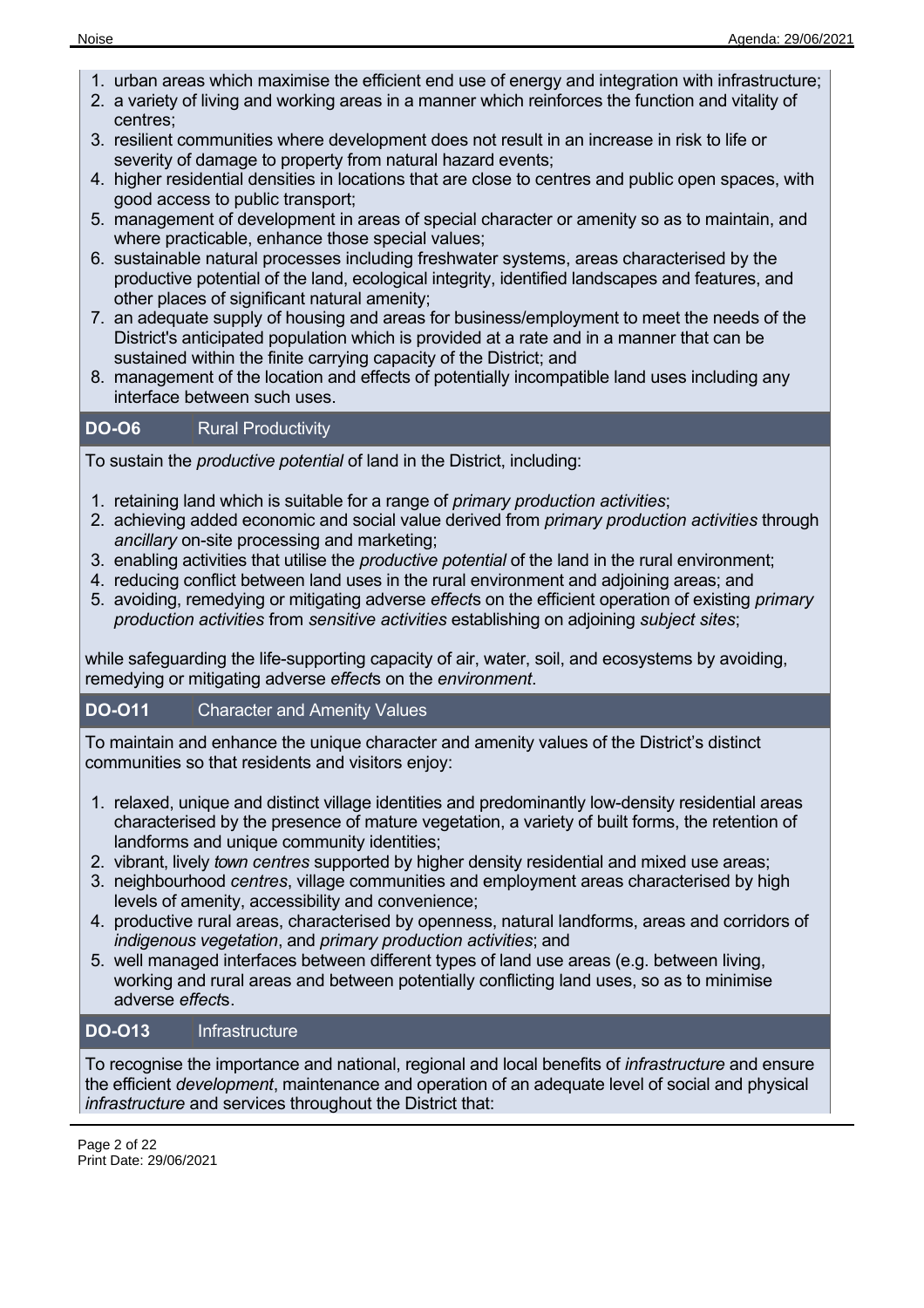- 1. meets the needs of the community and the region; and
- 2. builds stronger community resilience, while avoiding, remedying or mitigating adverse *effects* on the *environment*.

#### **DO-O14** Access and Transport

To ensure that the transport system in the District:

- 1. integrates with land use and urban form and maximises accessibility;
- 2. improves the efficiency of travel and maximises mode choice to enable people to act sustainably as well as improving the resilience and health of communities;
- 3. contributes to a strong economy;
- 4. avoids, remedies or mitigates adverse *effect*s on land uses;
- 5. does not have its function and operation unreasonably compromised by other activities;
- 6. is safe, fit for purpose, cost effective and provides good connectivity for all communities; and
- 7. provides for the integrated movement of people, goods and services.

#### **DO-O15** Economic Vitality

To promote sustainable and on-going economic development of the local economy, including the rural sector, with improved number and quality of jobs and investment through:

1.

- a. encouraging *business activities* in appropriate locations within the District, principally through differentiating and managing various types of *business activities* both on the basis of the activity, and the potential local and strategic *effect*s of their operation;
- b. reinforcing a compact, well designed and sustainable regional form supported by an integrated *transport network*;
- c. enabling opportunities to make the economy more resilient and diverse;
- d. providing opportunities for the growth of a low carbon economy, including clean technology;
- e. minimising *reverse sensitivity effect*s on *business activities*, including *primary production activities* ; and
- f. enhancing the amenity of *Working Zones*;

while:

2.

- a. ensuring that economic growth and development is able to be efficiently serviced by *infrastructure*;
- b. encouraging commercial consolidation and the co-location of community services and facilities primarily within the *Paraparaumu Sub-Regional Centre* and *Town Centres*; and
- c. managing contamination, pollution, odour, noise and glare, associated with *business activities,* including *primary production activities*.

The rules in this chapter apply to all land and activities in all *zones* unless otherwise specified. Provisions in other chapters of the Plan may also be relevant.

# **Policies**

**NOISE-P1** | Managing Amenity

*Noise* resulting from *land* use and *development* (including *fixed plant*) will be managed or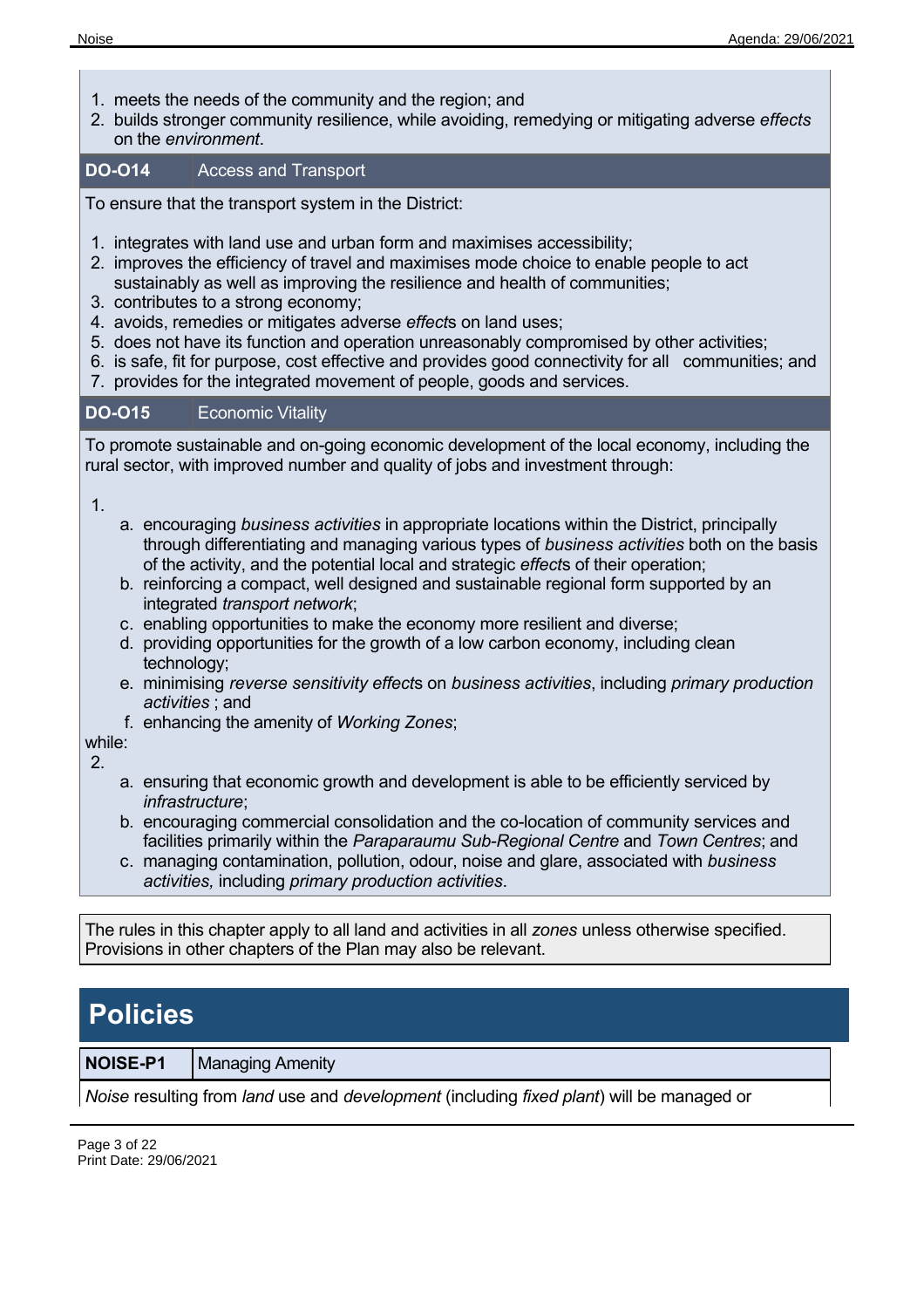minimised to achieve an appropriate level of amenity in each *zone* while acknowledging the primary activities and character in each *zone*.

| <b>NOISE-P2</b>                                                                                                                                                                                                                                                                                                                                                                                                                                                                                                                                                                                                                                                                                                                                                                                                                                                                                                                                                                                                                                                                                                                                                                                                                                                                 | <b>Noise Sensitive Activities</b>                                                                                                                                                                                                                                                                                                                                                                                                                                                                                                                                                                                                                                |  |
|---------------------------------------------------------------------------------------------------------------------------------------------------------------------------------------------------------------------------------------------------------------------------------------------------------------------------------------------------------------------------------------------------------------------------------------------------------------------------------------------------------------------------------------------------------------------------------------------------------------------------------------------------------------------------------------------------------------------------------------------------------------------------------------------------------------------------------------------------------------------------------------------------------------------------------------------------------------------------------------------------------------------------------------------------------------------------------------------------------------------------------------------------------------------------------------------------------------------------------------------------------------------------------|------------------------------------------------------------------------------------------------------------------------------------------------------------------------------------------------------------------------------------------------------------------------------------------------------------------------------------------------------------------------------------------------------------------------------------------------------------------------------------------------------------------------------------------------------------------------------------------------------------------------------------------------------------------|--|
|                                                                                                                                                                                                                                                                                                                                                                                                                                                                                                                                                                                                                                                                                                                                                                                                                                                                                                                                                                                                                                                                                                                                                                                                                                                                                 | Community health and welfare will be maintained and enhanced through appropriate noise limits<br>and through avoiding or managing the location of noise sensitive activities close to land zoned,<br>designated or used for noisy activities.                                                                                                                                                                                                                                                                                                                                                                                                                    |  |
| NOISE-P3                                                                                                                                                                                                                                                                                                                                                                                                                                                                                                                                                                                                                                                                                                                                                                                                                                                                                                                                                                                                                                                                                                                                                                                                                                                                        | <b>Transport Network Development</b>                                                                                                                                                                                                                                                                                                                                                                                                                                                                                                                                                                                                                             |  |
| The design and development of new transport networks or any changes to the transport network<br>will ensure that the adverse effects of transport on the inhabitants of existing residential buildings<br>and noise sensitive activities are minimised or mitigated.                                                                                                                                                                                                                                                                                                                                                                                                                                                                                                                                                                                                                                                                                                                                                                                                                                                                                                                                                                                                            |                                                                                                                                                                                                                                                                                                                                                                                                                                                                                                                                                                                                                                                                  |  |
| <b>NOISE-P4</b>                                                                                                                                                                                                                                                                                                                                                                                                                                                                                                                                                                                                                                                                                                                                                                                                                                                                                                                                                                                                                                                                                                                                                                                                                                                                 | Noise from the Transport Network                                                                                                                                                                                                                                                                                                                                                                                                                                                                                                                                                                                                                                 |  |
|                                                                                                                                                                                                                                                                                                                                                                                                                                                                                                                                                                                                                                                                                                                                                                                                                                                                                                                                                                                                                                                                                                                                                                                                                                                                                 | All noise sensitive activities in close proximity to a transportation noise effect route or the<br>designated rail corridor must be protected by the building owner from adverse effects of noise<br>through the adoption of acoustic mitigation measures.                                                                                                                                                                                                                                                                                                                                                                                                       |  |
| <b>NOISE-P5</b>                                                                                                                                                                                                                                                                                                                                                                                                                                                                                                                                                                                                                                                                                                                                                                                                                                                                                                                                                                                                                                                                                                                                                                                                                                                                 | <b>Airport Noise</b>                                                                                                                                                                                                                                                                                                                                                                                                                                                                                                                                                                                                                                             |  |
| on aircraft engine testing.                                                                                                                                                                                                                                                                                                                                                                                                                                                                                                                                                                                                                                                                                                                                                                                                                                                                                                                                                                                                                                                                                                                                                                                                                                                     | All noise sensitive activities within the vicinity of Kāpiti Coast Airport will be protected from the<br>detrimental effects of noise through limitations on airport noise, a night-time curfew and limitations                                                                                                                                                                                                                                                                                                                                                                                                                                                  |  |
| <b>NOISE-P6</b>                                                                                                                                                                                                                                                                                                                                                                                                                                                                                                                                                                                                                                                                                                                                                                                                                                                                                                                                                                                                                                                                                                                                                                                                                                                                 | <b>Noise Assessment Criteria</b>                                                                                                                                                                                                                                                                                                                                                                                                                                                                                                                                                                                                                                 |  |
| sources;                                                                                                                                                                                                                                                                                                                                                                                                                                                                                                                                                                                                                                                                                                                                                                                                                                                                                                                                                                                                                                                                                                                                                                                                                                                                        | In considering resource consent applications for activities which do not meet the permitted noise<br>standards, the Council will have regard to the following matters to determine the appropriateness<br>or otherwise of the proposed activity:<br>1. the nature of any measures to reduce <i>noise</i> or mitigate <i>noise</i> levels and the degree to which<br>they are likely to be successful, including:<br>a. measures to reduce <i>noise</i> at source including acoustic insulation and enclosure of<br>b. alternative techniques or machinery which may be available;<br>c. adequate mounding or screen fencing/walls; and<br>d. hours of operation; |  |
| 2. the length of time for which specified noise levels will be exceeded, particularly at night, with<br>regard to likely disturbance that may be caused;<br>3. the potential for cumulative noise effects to result in an adverse outcome for receivers of<br>noise;<br>4. the likely adverse impacts of noise generating activities both on and beyond the <i>subject site</i> ,<br>on-site visitors, users of business premises, or on public places in the vicinity;<br>5. the extent to which the noise may detract from enjoyment of any recreation or reserve area;<br>6. the level, character, duration, timing, and frequency of noise to be generated and the degree to<br>which this will contrast with the characteristics of the existing noise environment and the<br>impact of any cumulative increase;<br>7. the value and nature of entertainment activities and their benefit to the wider community while<br>having regard to the frequency of noise intrusion and the practicality of mitigating noise, or<br>utilising alternative subject sites; and<br>8. the extent to which achieving the relevant limits is practicable where the existing noise<br>environment is subject to significant noise intrusion from road, rail or air transport activities. |                                                                                                                                                                                                                                                                                                                                                                                                                                                                                                                                                                                                                                                                  |  |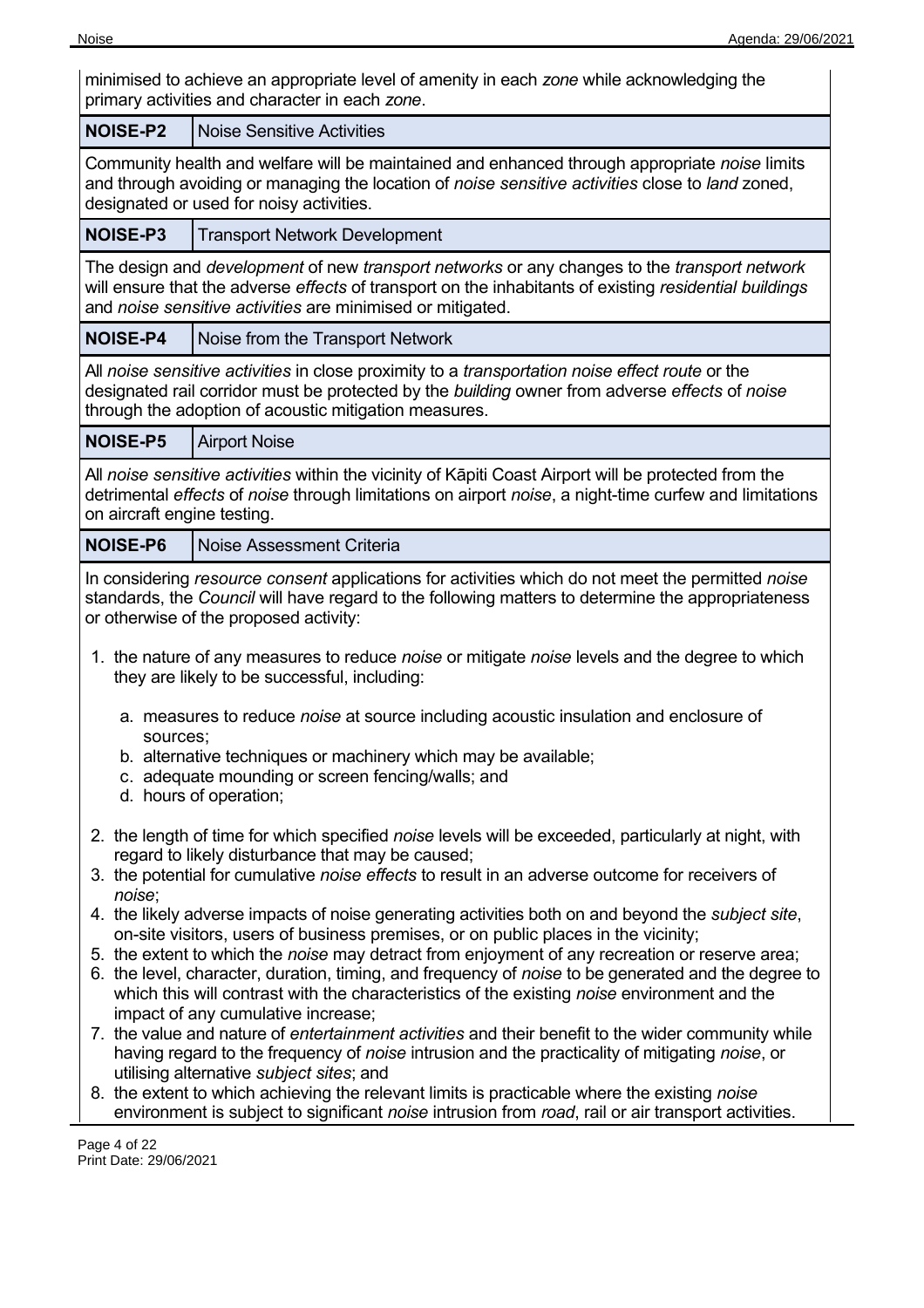$\mathbf{L}$ 

 $\overline{1}$ 

| <b>Rules</b>                 |                                                                                                                                                                                                                                                                                                                                                                                                                                                                                                                                                                                                                                                                                                                                                                                                                                                                                                                                                                                                                                                                                                                                                                                                                                                                                                                                                                                                                                                                                                                                                                                         |  |  |  |
|------------------------------|-----------------------------------------------------------------------------------------------------------------------------------------------------------------------------------------------------------------------------------------------------------------------------------------------------------------------------------------------------------------------------------------------------------------------------------------------------------------------------------------------------------------------------------------------------------------------------------------------------------------------------------------------------------------------------------------------------------------------------------------------------------------------------------------------------------------------------------------------------------------------------------------------------------------------------------------------------------------------------------------------------------------------------------------------------------------------------------------------------------------------------------------------------------------------------------------------------------------------------------------------------------------------------------------------------------------------------------------------------------------------------------------------------------------------------------------------------------------------------------------------------------------------------------------------------------------------------------------|--|--|--|
| <b>NOISE-R1</b>              | Noise from non-residential activities and fixed plant located within the Residential<br>Zones.                                                                                                                                                                                                                                                                                                                                                                                                                                                                                                                                                                                                                                                                                                                                                                                                                                                                                                                                                                                                                                                                                                                                                                                                                                                                                                                                                                                                                                                                                          |  |  |  |
| <b>Permitted</b><br>Activity | <b>Standards</b><br>1. Excluding the activities provided for in Rules NOISE-R8 to NOISE R15, noise<br>emission levels must comply with the limits in NOISE-Table 1.<br>2. Compliance locations in Rural Zones shall be at the notional boundary of any<br>residential unit(excluding visitor accommodation which is not temporary<br>residential rental accommodation).<br>3. Noise measurements must be undertaken in accordance with the procedures<br>set out in NZS6801:2008 Acoustics - Measurement of Environmental Sound<br>and must be assessed in accordance with NZS6802:2008 Acoustics -<br><b>Environmental Noise.</b><br>4. The following activities are exempt from standard 1 above:<br>a. any residential activity (excluding visitor accommodation which is<br>not temporary residential rental accommodation) including non-commercial<br>private gatherings, spontaneous social activities and non-commercial<br>children's play;<br>b. any warning device used by emergency services for emergency purposes;<br>c. noise from fixed plant that is used solely for emergency purposes.<br>Examples of such equipment are alarms, standby generator sets that are<br>used to supply electricity only at times of electrical supply failure, or for plant<br>used only during life threatening situations such as smoke fans or sprinkler<br>pumps and is not used to generate power for the national grid; and<br>d. vehicles on public roads or trains on rail lines, including at railway yards,<br>railway sidings or stations and level crossing warning devices. |  |  |  |

| <b>NOISE-</b><br><b>Table 1</b> | Noise when<br>measured at or                                                                                                                                                                           | Daytime (7 am<br>to $7$ pm) | Evening (7pm<br>to $10pm)$ | Night Time (10pm to 7 am) |        |
|---------------------------------|--------------------------------------------------------------------------------------------------------------------------------------------------------------------------------------------------------|-----------------------------|----------------------------|---------------------------|--------|
|                                 | within the<br>boundary of a<br>subject site<br>within:                                                                                                                                                 | $L_{Aeq(15min)}$            | $L_{Aeq(15min)}$           | $L_{Aeq(15min)}$          | LAFmax |
|                                 | Residential<br><b>Zones</b>                                                                                                                                                                            | 50dB                        | 45 dB                      | 40dB                      | 70 dB  |
|                                 | <i>Centres</i> and<br><b>Hospital Zones</b>                                                                                                                                                            | 55 dB                       | $50$ dB                    | 45 dB                     | 75 dB  |
|                                 | General<br><b>Industrial Zone</b>                                                                                                                                                                      | 60 dB                       | 55 dB                      | 50dB                      | 75dB   |
|                                 | <b>Rural Zones</b>                                                                                                                                                                                     | 55 dB                       | 45 dB                      | 40 dB                     | 70 dB  |
| <b>NOISE-R2</b>                 | Noise from activities (excluding plantation forestry activities that are regulated<br>under the NESPF) located within the Rural Zones, River Corridor, Natural Open<br>Space Zone and Open Space Zone. |                             |                            |                           |        |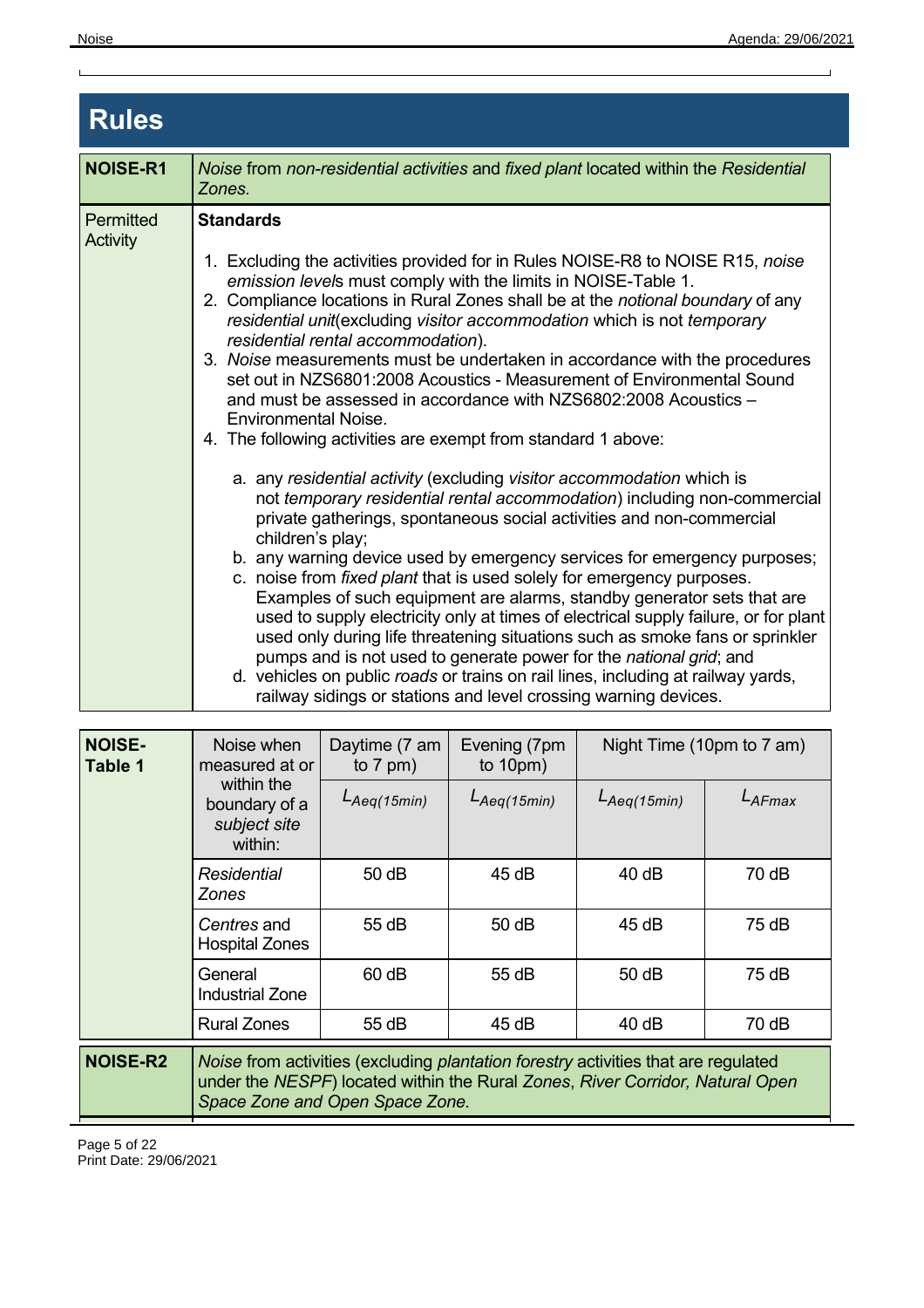| Permitted<br><b>Activity</b> | <b>Standards</b>                                                                                                                                                                                                                                                                                                                                                                                                                                                                                                                                                                                                                                                                                                                                                                                                                                                                                                                                                                                                                                                                                                                                                                                                                                                                                                                                                                                                                                                                                                                                                                     |
|------------------------------|--------------------------------------------------------------------------------------------------------------------------------------------------------------------------------------------------------------------------------------------------------------------------------------------------------------------------------------------------------------------------------------------------------------------------------------------------------------------------------------------------------------------------------------------------------------------------------------------------------------------------------------------------------------------------------------------------------------------------------------------------------------------------------------------------------------------------------------------------------------------------------------------------------------------------------------------------------------------------------------------------------------------------------------------------------------------------------------------------------------------------------------------------------------------------------------------------------------------------------------------------------------------------------------------------------------------------------------------------------------------------------------------------------------------------------------------------------------------------------------------------------------------------------------------------------------------------------------|
|                              | 1. Excluding the activities provided for in Rules NOISE-R8 to NOISE-R15, noise<br>emission levels must comply with the limits in NOISE-Table 2.<br>2. Compliance locations in Rural Zones shall be at the notional boundary of any<br>residential unit (excluding visitor accommodation which is not temporary<br>residential rental accommodation).<br>3. Noise measurements must be undertaken in accordance with the procedures<br>set out in NZS6801:2008 Acoustics - Measurement of Environmental Sound<br>and must be assessed in accordance with NZS6802:2008 Acoustics -<br><b>Environmental Noise.</b><br>4. The following activities are exempt from standard 1 above:                                                                                                                                                                                                                                                                                                                                                                                                                                                                                                                                                                                                                                                                                                                                                                                                                                                                                                     |
|                              | a. any residential activity (excluding visitor accommodation which is<br>not temporary residential rental accommodation) including non-commercial<br>private gatherings, spontaneous social activities and non-commercial<br>children's play;<br>b. any warning device used by emergency services for emergency purposes;<br>c. noise from fixed plant that is used solely for emergency purposes.<br>Examples of such equipment are alarms, standby generator sets that are<br>used to supply electricity only at times of electrical supply failure, or for plant<br>used only during life threatening situations such as smoke fans or sprinkler<br>pumps and is not used to generate power for the national grid;<br>d. vehicles on public roads or trains on rail lines, including at railway yards,<br>railway sidings or stations and level crossing warning devices;<br>e. in Rural Zones, livestock noise, mobile sources associated with primary<br>production activities and temporary activities required by normal agricultural<br>and horticultural practice, such as cropping and harvesting; and<br>f. in Rural Zones, noise from helicopter landing areas and landing strips for<br>fixed wing aircraft that are associated with <i>primary production</i> activities and<br>where a maximum of 10 flight movements take place in any calendar<br>month, or where maximum <sub>LAFmax</sub> sound levels at any rural dwelling<br>or Residential Zone site boundary does not exceed <sub>I AFmax</sub> 90 dB for<br>daytime $_{\text{LAFmax}}$ 70 dB at night time. |

| <b>NOISE-</b><br>Table 2 | Noise when<br>measured at or                           | Daytime (7 am<br>to $7$ pm) | Evening (7pm<br>to $10pm)$ | Night Time (10pm to 7 am) |        |
|--------------------------|--------------------------------------------------------|-----------------------------|----------------------------|---------------------------|--------|
|                          | within the<br>boundary of a<br>subject site<br>within: | $L_{Aeq(15min)}$            | $L_{Aeq(15min)}$           | $L_{Aeq(15min)}$          | LAFmax |
|                          | Residential<br><b>Zones</b>                            | 50dB                        | 45dB                       | 40dB                      | 70 dB  |
|                          | Centres or<br><b>Hospital Zones</b>                    | 60 dB                       | 55 dB                      | 50 dB                     | 85 dB  |
|                          | General<br><b>Industrial Zone</b>                      | 60 dB                       | 55 dB                      | 50 dB                     | 85 dB  |
|                          | <b>Rural Zones</b>                                     | 55 dB                       | 50dB                       | 40 dB                     | 75dB   |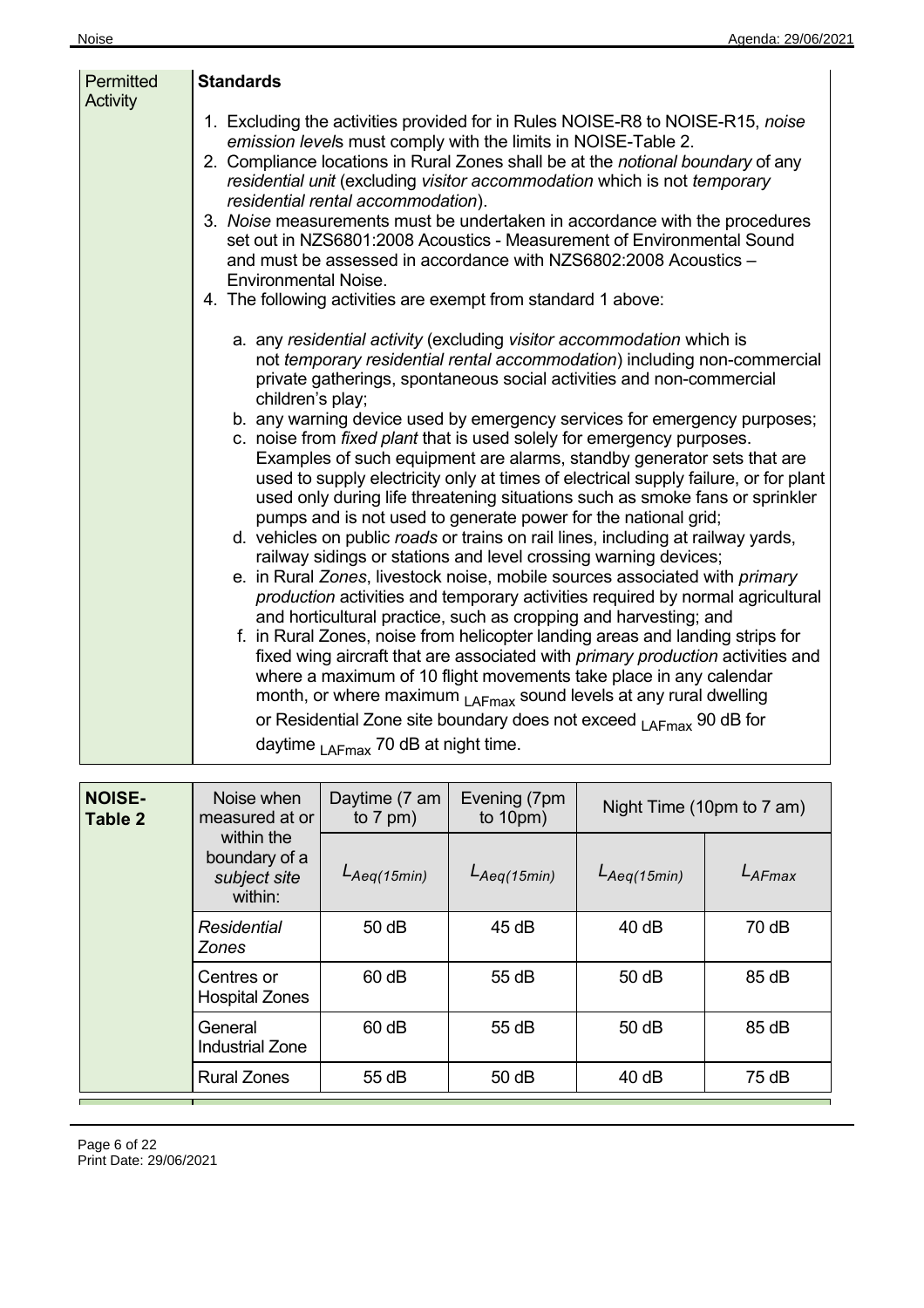| <b>NOISE-R3</b>              | Noise from activities located within the Local Centre, Town Centre, Metropolitan<br>Centre and Hospital Zones.                                                                                                                                                                                                                                                                                                                                                                                                                                                                                                                                                                                                                                                                                                                                                                                                                                                                                                                                                                                                                                                                                                                                                                                                                                                                                                                                                                                                                                                                                                             |
|------------------------------|----------------------------------------------------------------------------------------------------------------------------------------------------------------------------------------------------------------------------------------------------------------------------------------------------------------------------------------------------------------------------------------------------------------------------------------------------------------------------------------------------------------------------------------------------------------------------------------------------------------------------------------------------------------------------------------------------------------------------------------------------------------------------------------------------------------------------------------------------------------------------------------------------------------------------------------------------------------------------------------------------------------------------------------------------------------------------------------------------------------------------------------------------------------------------------------------------------------------------------------------------------------------------------------------------------------------------------------------------------------------------------------------------------------------------------------------------------------------------------------------------------------------------------------------------------------------------------------------------------------------------|
| <b>Permitted</b><br>Activity | <b>Standards</b><br>1. Excluding the activities provided for in Rules NOISE-R8 to NOISE-R15, noise<br>emission levels (excluding fixed plant) must comply with the limits in NOISE-<br>Table 3.<br>2. Compliance locations in Rural Zones shall be at the <i>notional boundary</i> of any<br>residential unit(excluding visitor accommodation which is not temporary<br>residential rental accommodation).<br>3. Noise measurements must be undertaken in accordance with the procedures<br>set out in NZS6801:2008 Acoustics - Measurement of Environmental Sound<br>and must be assessed in accordance with NZS6802:2008 Acoustics -<br><b>Environmental Noise.</b><br>4. The following activities are exempt from standard 1 above:<br>a. any residential activity (excluding visitor accommodation which is<br>not temporary residential rental accommodation) including non-commercial<br>private gatherings, spontaneous social activities and non-commercial<br>children's play;<br>b. any warning device used by emergency services for emergency purposes;<br>c. noise from fixed plant that is used solely for emergency purposes.<br>Examples of such equipment are alarms, standby generator sets that are<br>used to supply electricity only at times of electrical supply failure, or for plant<br>used only during life threatening situations such as smoke fans or sprinkler<br>pumps and is not used to generate power for the national grid; and<br>d. vehicles on public roads or trains on rail lines, including at railway yards,<br>railway sidings or stations and level crossing warning devices. |

| <b>NOISE -</b><br>Table 3    | Noise when<br>measured at or                                                                                    | Daytime (7 am<br>to $7$ pm) | Evening (7pm<br>to $10pm)$                                                                                                                   | Night Time (10pm to 7 am) |           |
|------------------------------|-----------------------------------------------------------------------------------------------------------------|-----------------------------|----------------------------------------------------------------------------------------------------------------------------------------------|---------------------------|-----------|
|                              | within the<br>boundary of a<br>subject site<br>within:                                                          | $L_{Aeq(15min)}$            | $L_{Aeq(15min)}$                                                                                                                             | $L_{Aeq(15min)}$          | $L$ AFmax |
|                              | Residential<br><b>Zones</b>                                                                                     | 50 dB                       | 45 dB                                                                                                                                        | 40dB                      | 70 dB     |
|                              | Centres or<br><b>Hospital Zones</b>                                                                             | $60$ dB                     | 55 dB                                                                                                                                        | 50 dB                     | 85 dB     |
|                              | General<br><b>Industrial Zone</b>                                                                               | $60$ dB                     | 55 dB                                                                                                                                        | 50 dB                     | 85 dB     |
|                              | <b>Rural Zones</b>                                                                                              | 55 dB                       | 45dB                                                                                                                                         | 40dB                      | 70 dB     |
| <b>NOISE-R4</b>              | Noise from fixed plant located within the Local Centre, Town Centre, Metropolitan<br>Centre and Hospital Zones. |                             |                                                                                                                                              |                           |           |
| <b>Permitted</b><br>Activity | <b>Standards</b>                                                                                                |                             |                                                                                                                                              |                           |           |
|                              |                                                                                                                 |                             | Excluding the activities provided for in Rules NOISE-R8 to NOISE-R15, noise<br>emission levels must comply with the limits in NOISE-Table 4. |                           |           |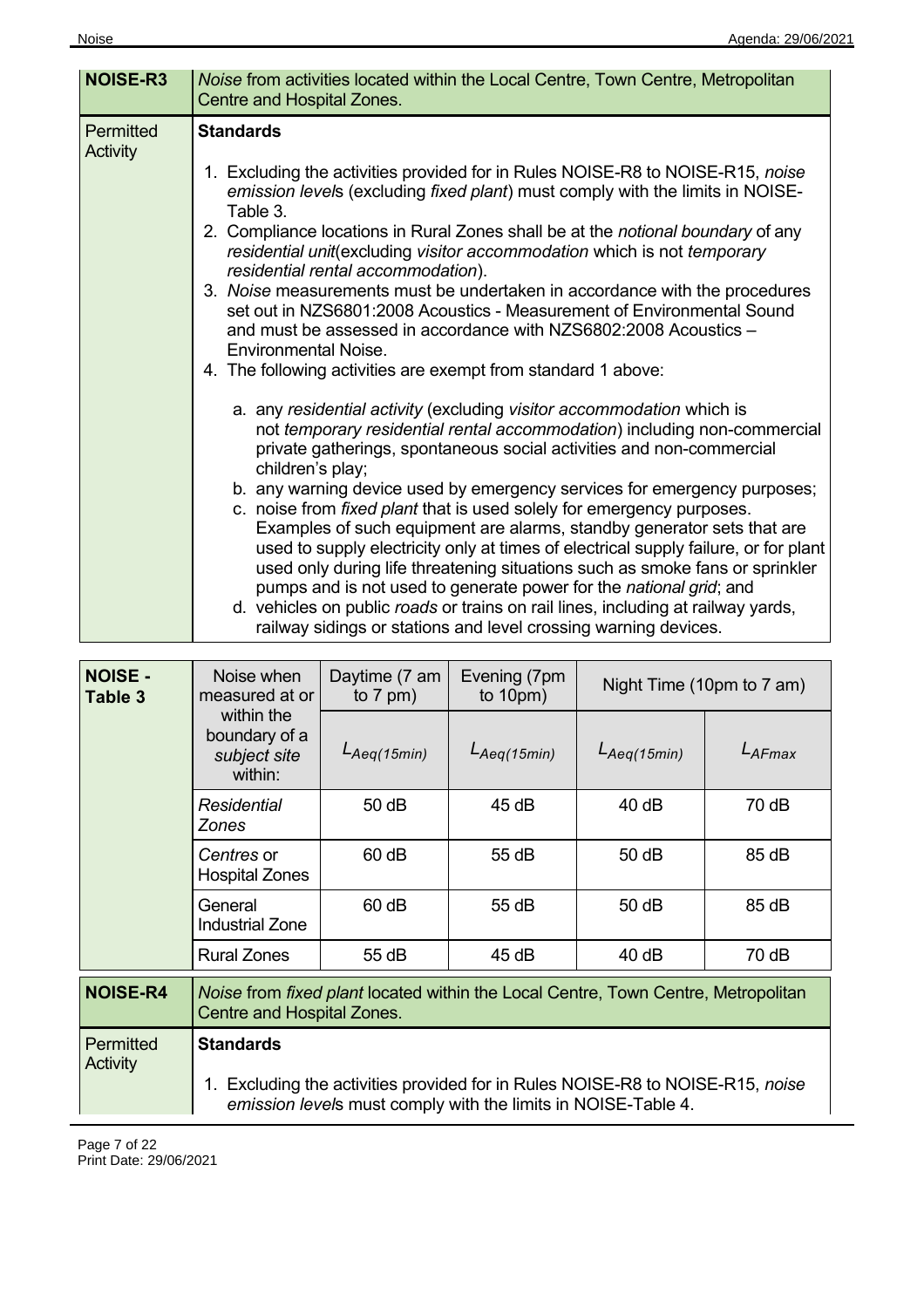| 2. Compliance locations in Rural Zones shall be at the notional boundary of<br>any residential unit excluding visitor accommodation which is not temporary<br>residential rental accommodation).<br>3. Noise measurements must be undertaken in accordance with the procedures<br>set out in NZS6801:2008 Acoustics - Measurement of Environmental Sound<br>and must be assessed in accordance with NZS6802:2008 Acoustics -<br><b>Environmental Noise.</b><br>4. The following activities are exempt from standard 1 above:                                                                                                                                                                                                                                                                                                                                                     |
|----------------------------------------------------------------------------------------------------------------------------------------------------------------------------------------------------------------------------------------------------------------------------------------------------------------------------------------------------------------------------------------------------------------------------------------------------------------------------------------------------------------------------------------------------------------------------------------------------------------------------------------------------------------------------------------------------------------------------------------------------------------------------------------------------------------------------------------------------------------------------------|
| a. any residential activity (excluding visitor accommodation which is<br>not temporary residential rental accommodation) including non-commercial<br>private gatherings, spontaneous social activities and non-commercial<br>children's play;<br>b. any warning device used by emergency services for emergency purposes;<br>c. noise from fixed plant that is used solely for emergency purposes.<br>Examples of such equipment are alarms, standby generator sets that are<br>used to supply electricity only at times of electrical supply failure, or for plant<br>used only during life threatening situations such as smoke fans or sprinkler<br>pumps and is not used to generate power for the national grid; and<br>d. vehicles on public roads or trains on rail lines, including at railway yards,<br>railway sidings or stations and level crossing warning devices. |

| <b>NOISE -</b><br><b>Table 4</b> | Noise when<br>measured at or                                                                                                                                                                                                                                                                                                                                                                                                                                                                                                                                                                                                                                                                        | Daytime (7 am<br>to $7$ pm) | Evening (7pm<br>to $10pm)$ | Night Time (10pm to 7 am) |             |
|----------------------------------|-----------------------------------------------------------------------------------------------------------------------------------------------------------------------------------------------------------------------------------------------------------------------------------------------------------------------------------------------------------------------------------------------------------------------------------------------------------------------------------------------------------------------------------------------------------------------------------------------------------------------------------------------------------------------------------------------------|-----------------------------|----------------------------|---------------------------|-------------|
|                                  | within the<br>boundary of a<br>subject site<br>within:                                                                                                                                                                                                                                                                                                                                                                                                                                                                                                                                                                                                                                              | $L_{Aeq(15min)}$            | $L_{Aeq(15min)}$           | $L_{Aeq(15min)}$          | $L_{AFmax}$ |
|                                  | <b>Residential</b><br><b>Zones</b>                                                                                                                                                                                                                                                                                                                                                                                                                                                                                                                                                                                                                                                                  | 45dB                        | 40dB                       | 40 dB                     | 70 dB       |
|                                  | Centres or<br><b>Hospital Zones</b>                                                                                                                                                                                                                                                                                                                                                                                                                                                                                                                                                                                                                                                                 | 55 dB                       | 55 dB                      | 50 dB                     | 85 dB       |
|                                  | General<br><b>Industrial Zone</b>                                                                                                                                                                                                                                                                                                                                                                                                                                                                                                                                                                                                                                                                   | 60 dB                       | 55 dB                      | 50 dB                     | 85 dB       |
|                                  | <b>Rural Zones</b>                                                                                                                                                                                                                                                                                                                                                                                                                                                                                                                                                                                                                                                                                  | 55 dB                       | 45 dB                      | 40dB                      | 70 dB       |
| <b>NOISE-R5</b>                  | Noise from activities located within the General Industrial Zone.                                                                                                                                                                                                                                                                                                                                                                                                                                                                                                                                                                                                                                   |                             |                            |                           |             |
| Permitted<br>Activity            | <b>Standards</b><br>1. Excluding the activities provided for in Rules NOISE-R8 to NOISE-R15, noise<br>emission levels must comply with the limits in NOISE-Table 5.<br>2. Compliance locations in Rural Zones shall be at the notional boundary of any<br>residential unit(excluding visitor accommodation which is not temporary<br>residential rental accommodation).<br>3. Noise measurements must be undertaken in accordance with the procedures<br>set out in NZS6801:2008 Acoustics - Measurement of Environmental Sound<br>and must be assessed in accordance with NZS6802:2008 Acoustics -<br><b>Environmental Noise.</b><br>4. The following activities are exempt from standard 1 above: |                             |                            |                           |             |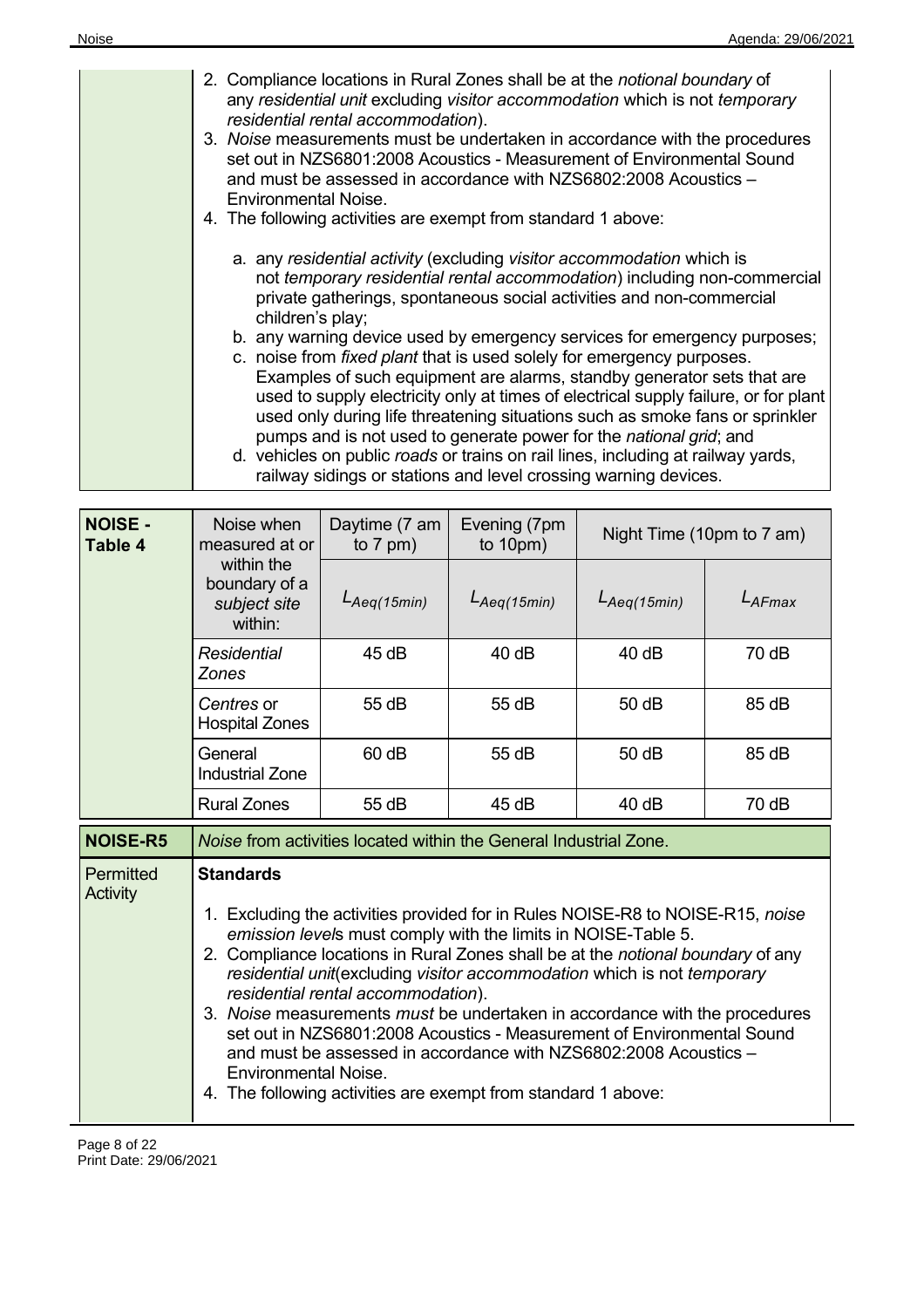| a. any residential activity (excluding visitor accommodation which is               |
|-------------------------------------------------------------------------------------|
| not temporary residential rental accommodation) including non-commercial            |
| private gatherings, spontaneous social activities and non-commercial                |
| children's play;                                                                    |
| b. any warning device used by emergency services for emergency purposes;            |
| c. noise from fixed plant that is used solely for emergency purposes.               |
| Examples of such equipment are alarms, standby generator sets that are              |
| used to supply electricity only at times of electrical supply failure, or for plant |
| used only during life threatening situations such as smoke fans or sprinkler        |
| pumps and is not used to generate power for the national grid; and                  |
| d. vehicles on public roads or trains on rail lines, including at railway yards,    |
| railway sidings or stations and level crossing warning devices.                     |

| <b>NOISE -</b><br>Table 5    | Daytime (7 am<br>Noise when<br>measured at or<br>to $7$ pm)                                                                                                                                                                                                                                                                                                                                                                                                                                                                                                                                                                                                                                                                                                                                                                                                                                                                                                                                                                                                                                                                                                                                                                                                                                    |                  | Evening (7pm<br>to $10pm)$ | Night Time (10pm to 7 am) |             |
|------------------------------|------------------------------------------------------------------------------------------------------------------------------------------------------------------------------------------------------------------------------------------------------------------------------------------------------------------------------------------------------------------------------------------------------------------------------------------------------------------------------------------------------------------------------------------------------------------------------------------------------------------------------------------------------------------------------------------------------------------------------------------------------------------------------------------------------------------------------------------------------------------------------------------------------------------------------------------------------------------------------------------------------------------------------------------------------------------------------------------------------------------------------------------------------------------------------------------------------------------------------------------------------------------------------------------------|------------------|----------------------------|---------------------------|-------------|
|                              | within the<br>boundary of a<br>subject site<br>within:                                                                                                                                                                                                                                                                                                                                                                                                                                                                                                                                                                                                                                                                                                                                                                                                                                                                                                                                                                                                                                                                                                                                                                                                                                         | $L_{Aeq(15min)}$ | $L_{Aeq(15min)}$           | $L_{Aeq(15min)}$          | $L_{AFmax}$ |
|                              | <b>Residential</b><br><b>Zones</b>                                                                                                                                                                                                                                                                                                                                                                                                                                                                                                                                                                                                                                                                                                                                                                                                                                                                                                                                                                                                                                                                                                                                                                                                                                                             | 50 dB            | 45 dB                      | 40 dB                     | 70 dB       |
|                              | Centres or<br><b>Hospital Zones</b>                                                                                                                                                                                                                                                                                                                                                                                                                                                                                                                                                                                                                                                                                                                                                                                                                                                                                                                                                                                                                                                                                                                                                                                                                                                            | 60 dB            | 55 dB                      | 55 dB                     | 85 dB       |
|                              | General<br><b>Industrial Zone</b>                                                                                                                                                                                                                                                                                                                                                                                                                                                                                                                                                                                                                                                                                                                                                                                                                                                                                                                                                                                                                                                                                                                                                                                                                                                              | 60 dB            | 55 dB                      | 55 dB                     | 85 dB       |
|                              | <b>Rural Zones</b>                                                                                                                                                                                                                                                                                                                                                                                                                                                                                                                                                                                                                                                                                                                                                                                                                                                                                                                                                                                                                                                                                                                                                                                                                                                                             | 55 dB            | 45 dB                      | 45 dB                     | 70 dB       |
| <b>NOISE-R6</b>              |                                                                                                                                                                                                                                                                                                                                                                                                                                                                                                                                                                                                                                                                                                                                                                                                                                                                                                                                                                                                                                                                                                                                                                                                                                                                                                |                  |                            |                           |             |
| Permitted<br><b>Activity</b> | Aircraft Operations within the Airport Zone.<br><b>Standards</b><br>1. The Day/Night noise level $(L_{dn})$ from aircraft operations at Kāpiti Coast Airport<br>must not exceed 65 dB $L_{dn}$ at or outside the Air Noise Boundary as shown on<br>the District Plan Maps.<br>2. Aircraft operations must not occur between the hours of 10.30pm and 6.00am,<br>and helicopter operations must not occur between the hours of 10.00pm and<br>7.00am, in any one 24-hour period, except for the following:<br>a. disrupted flights where operations may be permitted for an additional 30<br>minutes beyond the time limitations stated above;<br>b. aircraft using the Kāpiti Coast Airport as a planned alternative to landing at a<br>scheduled airport;<br>c. aircraft using the Kāpiti Coast Airport in an emergency, including<br>emergency aircraft operations to rescue persons from life-threatening<br>situations or to transport patients, human vital organs or medical personnel<br>in a medical emergency;<br>d. the operation of unscheduled flights required to meet the needs of a national<br>or civil defence emergency declared under the Civil Defence Emergency<br>Management Act 2002;<br>e. such other flights as the Director of Civil Aviation may approve in special |                  |                            |                           |             |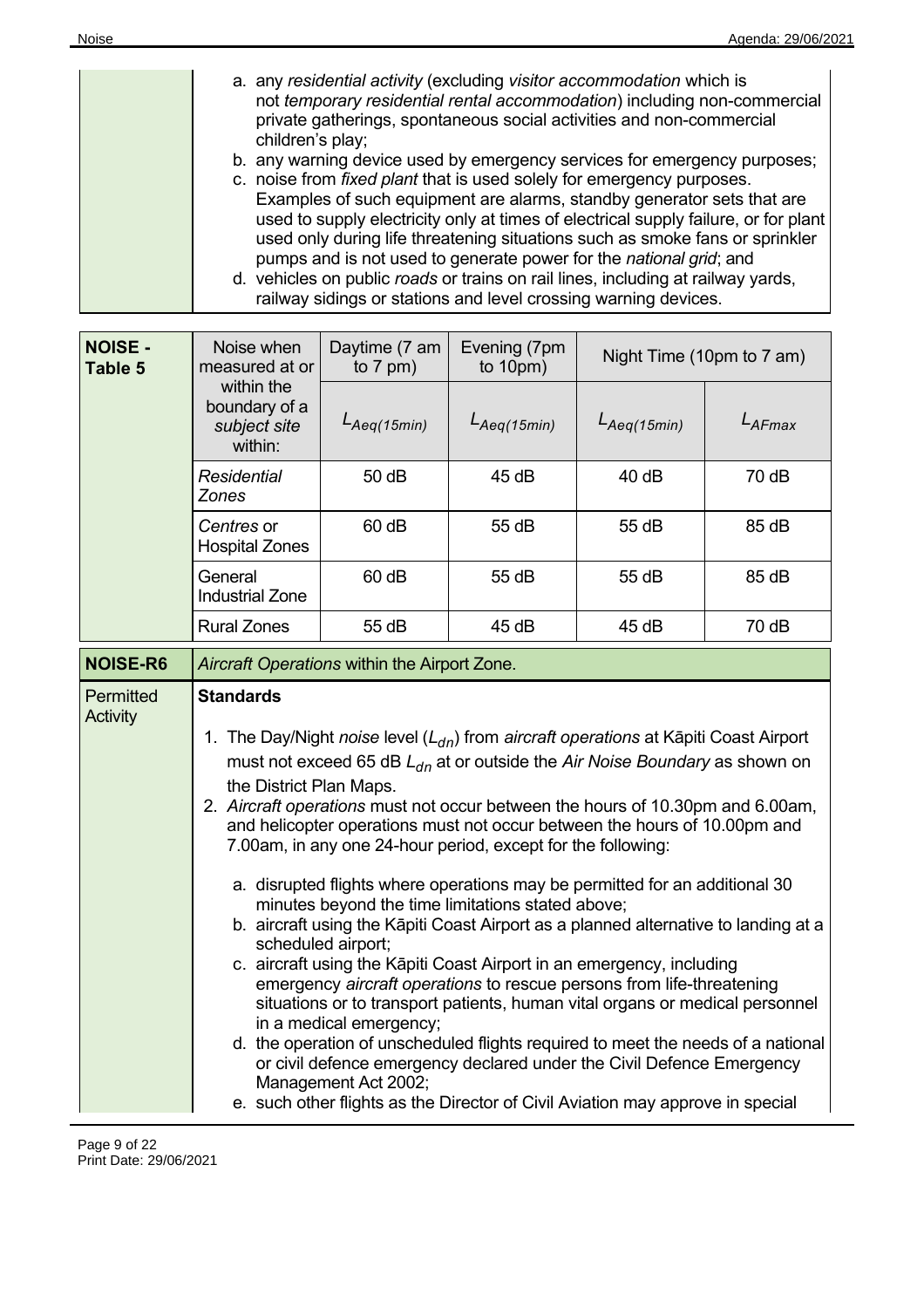|  | circumstances;<br>f. flights certified by the Minister of Defence as necessary for reasons of<br>National Security in accordance with section 4 of the Civil Aviation Act 1990;<br>and<br>g. aircraft undertaking firefighting duties.                                                                                                                                                                                                                                                                                                                                                                                                                                                                                                                                                                                                                                                                                                                                                                                                                   |
|--|----------------------------------------------------------------------------------------------------------------------------------------------------------------------------------------------------------------------------------------------------------------------------------------------------------------------------------------------------------------------------------------------------------------------------------------------------------------------------------------------------------------------------------------------------------------------------------------------------------------------------------------------------------------------------------------------------------------------------------------------------------------------------------------------------------------------------------------------------------------------------------------------------------------------------------------------------------------------------------------------------------------------------------------------------------|
|  | 3. Noise from the above aircraft operations shall be excluded from the compliance<br>monitoring set out below.<br>4. In addition, there shall be no circuit training at the Kāapiti Coast Airport of either<br>fixed wing aircraft or helicopters:                                                                                                                                                                                                                                                                                                                                                                                                                                                                                                                                                                                                                                                                                                                                                                                                       |
|  | a. between the hours of 9.30pm and 6.00am during the winter months, defined<br>as the period $1\frac{1}{2}$ months either side of the shortest day. before 9.00am or<br>after 6.00pm on Sundays and Public Holidays.                                                                                                                                                                                                                                                                                                                                                                                                                                                                                                                                                                                                                                                                                                                                                                                                                                     |
|  | 5. Kāpiti Coast Airport Holdings Ltd must undertake field monitoring of aircraft<br>noise within 12 months of these rules becoming operative, then every 36<br>months until such time as there are three consecutive calendar years when the<br>total aircraft movements at the Kāpiti Coast Airport exceed 70,000 in each<br>calendar year. At that time, monitoring shall be undertaken annually. On each<br>occasion, monitoring must take place for a sufficient duration to adequately<br>demonstrate compliance with the $L_{dn}$ noise limit which shall be a period not<br>less than one month and shall be undertaken during the busier times of the year<br>(expected to be during the summer months). The monitoring undertaken must<br>include, as part of that overall assessment, the noise from the operation of the<br>glider tug. The monitoring shall occur at the 65 dB $L_{dn}$ contour only.                                                                                                                                        |
|  | 6. No person shall start or run an aircraft propulsion engine for the purpose of<br>aircraft engine testing unless carried out in compliance with the following<br>maximum noise levels at or within the boundary of any Residential Zoned<br>subject site or the notional boundary of a residential unit (excluding visitor<br>accommodation which is not temporary residential rental accommodation)<br>in any rural zoned subject site: Monday to Sunday 7.00am to 10.00pm - 55                                                                                                                                                                                                                                                                                                                                                                                                                                                                                                                                                                       |
|  | $L_{Aeq(15hr)}$<br>7. All engine testing must take place between 7.00am and 10.00pm.<br>8. Notwithstanding that, in some situations it may be necessary to conduct<br>essential unscheduled maintenance and engine testing that cannot comply with<br>the above noise limits or is undertaken between 10.00pm and 7.00am. No more<br>than 12 of these tests must be conducted in any calendar year and in each<br>event the total duration of testing during night time hours $(10.00 \text{pm} - 7.00 \text{am})$<br>must not exceed 45 minutes. The time and duration of each event must be<br>recorded. Night time testing must not occur in reliance on this exemption<br>unless it is necessary for the maintenance and testing to occur at night (e.g. to<br>ensure that commuter planes can keep to scheduled flights).<br>9. All measurements must be in accordance with the requirements of NZS<br>6801:2008 "Acoustics - Measurements of Environmental Sound".<br>10. A Noise Management Plan (NMP) must be prepared and implemented by Kāpiti |
|  | Coast Airport Holdings Limited to assist all interested parties in complying with<br>the noise rules in the District Plan for the Airport Zone. The NMP must include<br>the following:                                                                                                                                                                                                                                                                                                                                                                                                                                                                                                                                                                                                                                                                                                                                                                                                                                                                   |
|  | a. procedures for the establishment and maintenance of a programme to<br>demonstrate compliance with the permitted activity noise standards for                                                                                                                                                                                                                                                                                                                                                                                                                                                                                                                                                                                                                                                                                                                                                                                                                                                                                                          |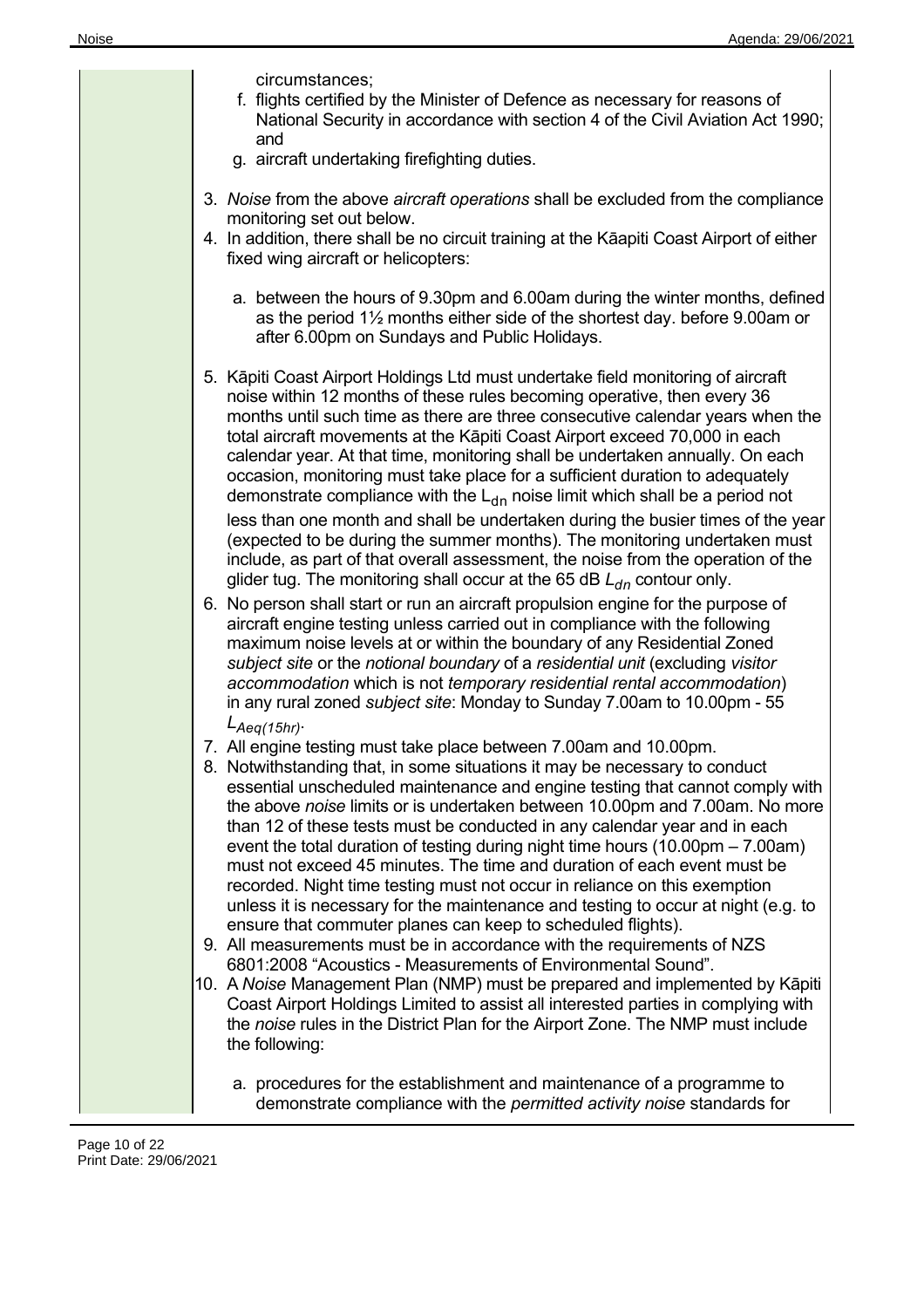|                       | aviation activities, including a process for estimating annual aircraft<br>movements;<br>b. procedures for reporting compliance to the Council;<br>c. identification and establishment and implementation of procedures and<br>systems to:                                                                                                                                                                                                                                                                                                                                                                                                                                                                                                                                                                                                                                                                                                                                                                                                                                                                                                                                                                        |
|-----------------------|-------------------------------------------------------------------------------------------------------------------------------------------------------------------------------------------------------------------------------------------------------------------------------------------------------------------------------------------------------------------------------------------------------------------------------------------------------------------------------------------------------------------------------------------------------------------------------------------------------------------------------------------------------------------------------------------------------------------------------------------------------------------------------------------------------------------------------------------------------------------------------------------------------------------------------------------------------------------------------------------------------------------------------------------------------------------------------------------------------------------------------------------------------------------------------------------------------------------|
|                       | i. Facilitate communication between residents around the Kāpiti Coast<br>Airport, airport users and the Council; and<br>ii. Identify key people for communication purposes and methods of<br>contact; and provide a dispute management system to receive, record,<br>deal with and monitor complaints;                                                                                                                                                                                                                                                                                                                                                                                                                                                                                                                                                                                                                                                                                                                                                                                                                                                                                                            |
|                       | d. provision for monitoring annually once annual aircraft movements exceed<br>70,000 in each calendar year;<br>e. provision for recording the details of essential unscheduled engine testing<br>that occurs between 10.00pm and 7.00am or which does not comply with<br>the engine testing rule;<br>f. the route of the circuits to be used for both training aircraft and helicopters.<br>(The intention of including this is to encourage discussion between the<br>Kapiti Coast Airport owner, the relevant operators and the community as to<br>the circuit routes that will minimise effects on residents, while still meeting<br>all regulatory and safety requirements);<br>g. identification and reporting on the best practicable options taken to avoid<br>unreasonable noise from the operation of the glider tug in respect of the<br>choice and maintenance of equipment and operating procedures;<br>h. restrictions on the undertaking of helicopter training at the Airport. This will<br>include a prohibition on extended hovering taking place within 50 metres of<br>any residential dwellings, a prohibition on "sling load" and "slope landing"<br>training activities on the Airport; and |
|                       | <b>Note:</b> short duration - 5 to 10 minutes - sling load and slope landing may<br>need to occur on the Airport as part of flight testing.<br>i. details of the circuit paths for fixed wing aircraft and helicopters, and details                                                                                                                                                                                                                                                                                                                                                                                                                                                                                                                                                                                                                                                                                                                                                                                                                                                                                                                                                                               |
|                       | of the arrival and departure tracks.                                                                                                                                                                                                                                                                                                                                                                                                                                                                                                                                                                                                                                                                                                                                                                                                                                                                                                                                                                                                                                                                                                                                                                              |
|                       | 11. The NMP shall also provide that if an aircraft commences regular commercial<br>scheduled operation from the Airport, which has a louder noise characteristic<br>than any existing aircraft which it is to replace or, if a significant new aviation<br>operator establishes at the Airport, then the Airport owner shall obtain<br>confirmation from an appropriately qualified acoustic consultant that the use of<br>the proposed aircraft or proposed significant new aviation operator will not<br>result in the noise contours for the Airport being exceeded.<br>12. The NMP must be reviewed by the Council in consultation with Kāpiti Coast<br>Airport Holdings Limited at regular intervals but at least every three years.                                                                                                                                                                                                                                                                                                                                                                                                                                                                         |
| <b>NOISE-R7</b>       | Noise from any activity other than aircraft operations or engine testing,<br>construction, maintenance and demolition work within the Airport Zone.                                                                                                                                                                                                                                                                                                                                                                                                                                                                                                                                                                                                                                                                                                                                                                                                                                                                                                                                                                                                                                                               |
| Permitted<br>Activity | <b>Standards</b>                                                                                                                                                                                                                                                                                                                                                                                                                                                                                                                                                                                                                                                                                                                                                                                                                                                                                                                                                                                                                                                                                                                                                                                                  |
|                       | 1. Activities must not exceed the following levels at the boundary of any adjoining<br>Residential Zone subject site, the notional boundary of any residential building                                                                                                                                                                                                                                                                                                                                                                                                                                                                                                                                                                                                                                                                                                                                                                                                                                                                                                                                                                                                                                           |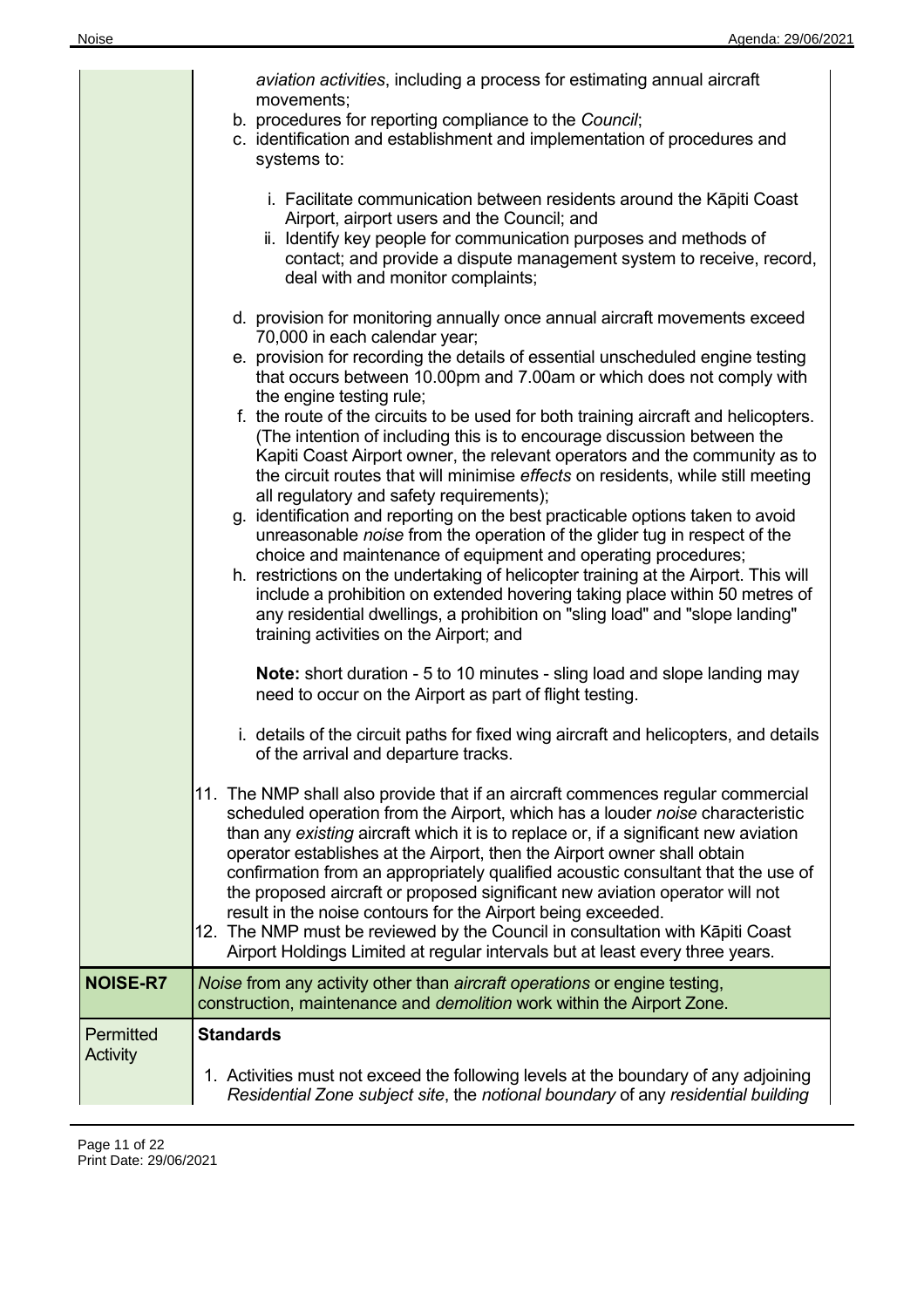|                 | in any adjoining Rural Zone or the notional boundary of any<br>building (excluding minor buildings) used for a noise sensitive activity in the<br>Airport Zone but outside the Airport Noise Effects Advisory Overlay (identified<br>on the District Plan Maps):                                                                                                                                                                                                                                                                                                                                                                |
|-----------------|---------------------------------------------------------------------------------------------------------------------------------------------------------------------------------------------------------------------------------------------------------------------------------------------------------------------------------------------------------------------------------------------------------------------------------------------------------------------------------------------------------------------------------------------------------------------------------------------------------------------------------|
|                 | 7.00am to 10.00pm<br>50 dB $L_{Aeq(15 min)}$<br>45 dB $L_{Aeq(15 min)}$<br>10.00pm to 7.00am                                                                                                                                                                                                                                                                                                                                                                                                                                                                                                                                    |
|                 | During the night time hours (10.00pm - 7.00am) no noise event shall exceed 75<br>$dB$ $L_{AFmax}$                                                                                                                                                                                                                                                                                                                                                                                                                                                                                                                               |
|                 | 2. Noise levels must be measured in accordance with NZS 6801:2008 Acoustics -<br>Measurement of Environmental Sound" and assessed in accordance with NZS<br>6802:2008 Acoustics - Environmental Noise.                                                                                                                                                                                                                                                                                                                                                                                                                          |
|                 | 3. The following activities are exempt from standard 1 above:                                                                                                                                                                                                                                                                                                                                                                                                                                                                                                                                                                   |
|                 | a. any warning device used by emergency services for emergency purposes;<br>b. noise from fixed plant that is used solely for emergency purposes.<br>Examples of such equipment are alarms, standby generator sets that are<br>used to supply electricity only at times of electrical supply failure, or for plant<br>used only during life threatening situations such as smoke fans or sprinkler<br>pumps and is not used to generate power for the national grid; and<br>c. vehicles on public roads or trains on rail lines, including at railway yards,<br>railway sidings or stations and level crossing warning devices. |
|                 |                                                                                                                                                                                                                                                                                                                                                                                                                                                                                                                                                                                                                                 |
| <b>NOISE-R8</b> | Noise from extractive industries specified in EW-EXT-R11.                                                                                                                                                                                                                                                                                                                                                                                                                                                                                                                                                                       |
| Permitted       | <b>Standards</b>                                                                                                                                                                                                                                                                                                                                                                                                                                                                                                                                                                                                                |
| <b>Activity</b> | 1. Noise emission levels must comply with the limits in NOISE-Table 6.                                                                                                                                                                                                                                                                                                                                                                                                                                                                                                                                                          |
|                 | 2. Compliance locations in Rural Zones shall be at the notional boundary of any<br>residential unit (excluding visitor accommodation which is not temporary<br>residential rental accommodation).                                                                                                                                                                                                                                                                                                                                                                                                                               |
|                 | a. noise created from the use of explosives must not exceed 120 dB $L_{Cpeak}$ ;<br>b. all blasting must be restricted to: 0900 and 1700 hours, Monday - Saturday;<br>two occasions per day except where necessary because of safety reasons;<br>and                                                                                                                                                                                                                                                                                                                                                                            |
|                 | c. when blasting, the limit of particle velocity (peak particle velocity) measured<br>on any foundation of an adjacent occupied building (excluding minor<br>buildings) not connected with the subject site, or suitable location adjacent<br>to the building, must not exceed 10mm/second for commercial buildings or<br>5mm/second for dwellings and buildings of similar design.                                                                                                                                                                                                                                             |

 $\overline{a}$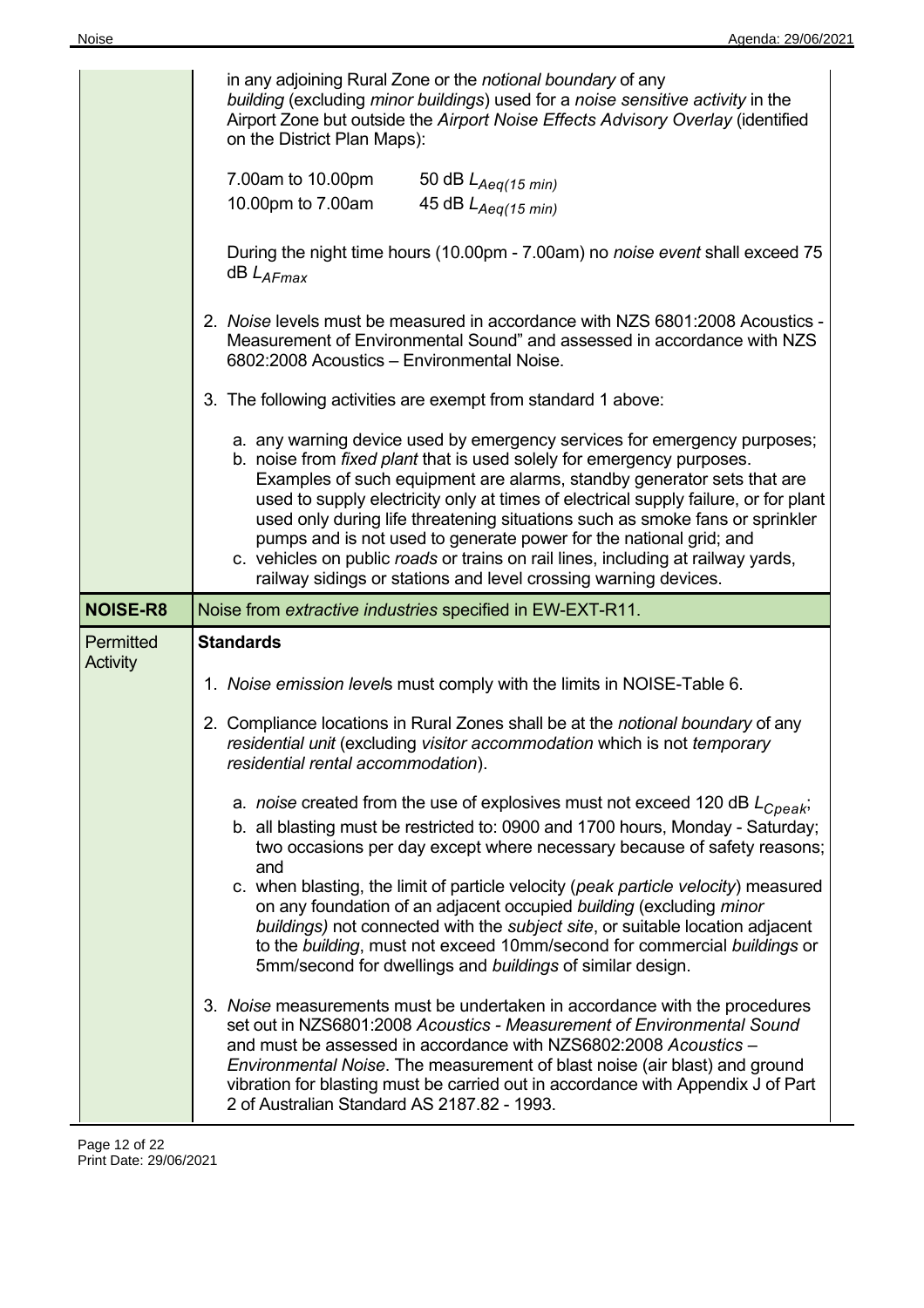| 4. The following activities are exempt from standard 1 above:                                                                                                                                                                                                                                                                                                                                   |
|-------------------------------------------------------------------------------------------------------------------------------------------------------------------------------------------------------------------------------------------------------------------------------------------------------------------------------------------------------------------------------------------------|
| a. Any warning device used by emergency services for emergency purposes;<br>and                                                                                                                                                                                                                                                                                                                 |
| b. Noise from <i>fixed plant</i> that is used solely for emergency purposes.<br>Examples of such equipment are alarms, standby generator sets that are<br>used to supply electricity only at times of electrical supply failure, or for plant<br>used only during life threatening situations such as smoke fans or sprinkler<br>pumps and is not used to generate power for the national grid. |

| <b>NOISE -</b><br>Table 6 | Noise when<br>measured at or                           | Daytime (7 am<br>to $7$ pm) | Evening (7pm<br>to $10 \text{pm}$ ) | Night Time (10pm to 7 am) |           |
|---------------------------|--------------------------------------------------------|-----------------------------|-------------------------------------|---------------------------|-----------|
|                           | within the<br>boundary of a<br>subject site<br>within: | $L_{Aeq(15min)}$            | $L_{Aeq(15min)}$                    | $L_{Aeq(15min)}$          | $L$ AFmax |
|                           | <b>Residential</b><br>Zones                            | 55 dB                       | 50dB                                | 40dB                      | 75 dB     |
|                           | Centres or<br><b>Hospital Zones</b>                    | 60 dB                       | 55 dB                               | 50dB                      | 85 dB     |
|                           | General<br><b>Industrial Zone</b>                      | $60$ dB                     | 55 dB                               | 50dB                      | 85 dB     |
|                           | <b>Rural Zones</b>                                     | 55 dB                       | 50 dB                               | 40dB                      | 75dB      |

| <b>NOISE-R9</b>       | Temporary military training activities.                                                                                                                                    |
|-----------------------|----------------------------------------------------------------------------------------------------------------------------------------------------------------------------|
| Permitted<br>Activity | <b>Standards</b><br>Temporary military training activities shall be exempt from complying with<br>NOISE-R1 to NOISE-R5 but must comply with the standards in NOISE-Table 7 |

| <b>NOISE -</b><br>Table 7 | Type of<br>military<br>noise<br>source                                              | <b>Standards</b>           |                                                                                                                                                                                              |                                                                                |
|---------------------------|-------------------------------------------------------------------------------------|----------------------------|----------------------------------------------------------------------------------------------------------------------------------------------------------------------------------------------|--------------------------------------------------------------------------------|
|                           |                                                                                     | Time (Monday to<br>Sunday) | Separation distance required to any dwelling,<br>residentially zoned subject site, or building<br>(excluding minor buildings) used for<br>residential, educational or healthcare<br>purposes |                                                                                |
|                           | 1. Live<br>firing of<br>weapons<br>and single<br>or multiple<br>explosive<br>events | 0700 to 1900 hours         | At least 1500m                                                                                                                                                                               | Less than 1500m if<br>conditions $(a)$ and $(c)$<br>below are complied<br>with |
|                           |                                                                                     | 1900 to 0700 hours         | At least 4500m                                                                                                                                                                               | Less than 4500m if<br>conditions $(b)$ and $(c)$<br>below are complied<br>with |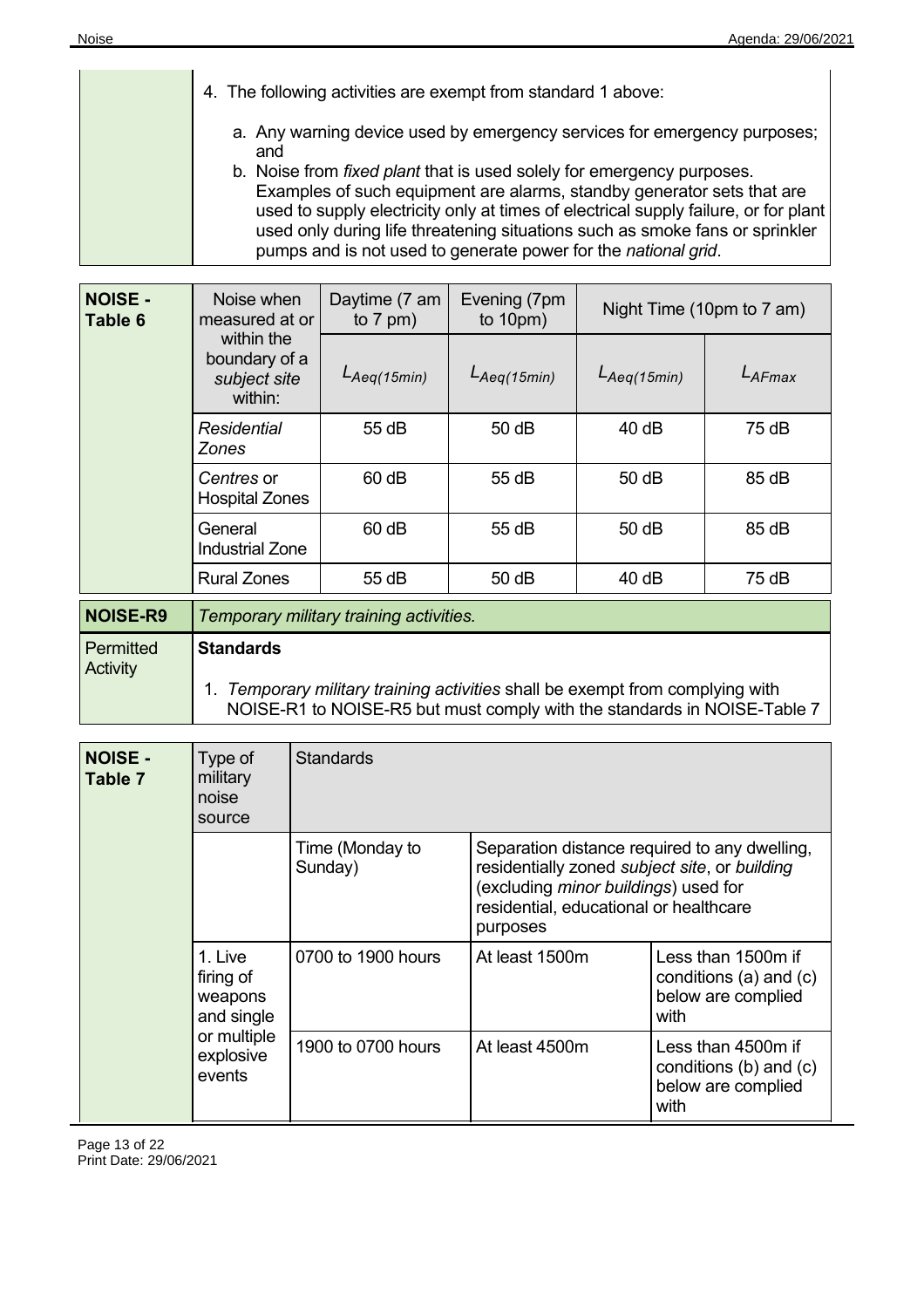| 2. Firing of<br>blank<br>ammunition         | 0700 to 1900 hours                                                                      | At least 750m                                                                                                                                                                                                                                                                                                                                                                                                                                                                                                                                                                                                                                                                                                                                                                                                                                                                                                                                                                                                                                                                                                                                                                                                                                                                                                                                                                                                                                                                                                                                                                                                                                                                              | Less than 750m if<br>conditions (a) and (c)<br>below are complied<br>with  |
|---------------------------------------------|-----------------------------------------------------------------------------------------|--------------------------------------------------------------------------------------------------------------------------------------------------------------------------------------------------------------------------------------------------------------------------------------------------------------------------------------------------------------------------------------------------------------------------------------------------------------------------------------------------------------------------------------------------------------------------------------------------------------------------------------------------------------------------------------------------------------------------------------------------------------------------------------------------------------------------------------------------------------------------------------------------------------------------------------------------------------------------------------------------------------------------------------------------------------------------------------------------------------------------------------------------------------------------------------------------------------------------------------------------------------------------------------------------------------------------------------------------------------------------------------------------------------------------------------------------------------------------------------------------------------------------------------------------------------------------------------------------------------------------------------------------------------------------------------------|----------------------------------------------------------------------------|
|                                             | 1900 to 0700 hours                                                                      | At least 2250m                                                                                                                                                                                                                                                                                                                                                                                                                                                                                                                                                                                                                                                                                                                                                                                                                                                                                                                                                                                                                                                                                                                                                                                                                                                                                                                                                                                                                                                                                                                                                                                                                                                                             | Less than 2250m if<br>conditions (b) and (c)<br>below are complied<br>with |
|                                             | sources (1) and (2) above cannot be met:                                                | Conditions to be complied with if minimum separation distances for                                                                                                                                                                                                                                                                                                                                                                                                                                                                                                                                                                                                                                                                                                                                                                                                                                                                                                                                                                                                                                                                                                                                                                                                                                                                                                                                                                                                                                                                                                                                                                                                                         |                                                                            |
|                                             | activities; and<br>minimum, contain:<br>activities;<br>sites;<br>locations;<br>Council. | a. daytime (0700 to 1900) sound levels do not exceed 120 dB $L_{Cpeak}$<br>when measured at or within the 20 metre notional boundary of any<br>dwelling, residentially zoned subject site, or building (excluding<br>minor buildings) used for sensitive activities;<br>b. night time (1900 to 0700) sound levels do not exceed 90 dB<br>$L_{Cpeak}$ when measured at or within the 20 metre notional<br>boundary of any dwelling, residentially zoned subject<br>site, or building (excluding minor buildings) used for sensitive<br>c. a Noise Management Plan prepared by a suitably qualified and<br>experienced expert must be submitted to the Council not less than<br>15 working days prior to the commencement of the temporary<br>military training activity, setting out the methods by which noise<br>will be managed. The Noise Management Plan must, as a<br>i. a description of the <i>subject site</i> and activity including times,<br>dates, and nature and location of the proposed training<br>ii. methods to minimise the noise disturbance at noise sensitive<br>receiver sites such as selection of location, orientation, timing<br>of noisy activities to limit noise received at sensitive receiver<br>iii. a map showing potentially affected noise sensitive sites and<br>predicted peak sound pressure levels for each of these<br>iv. a programme for notification and communication with the<br>occupiers of affected noise sensitive sites prior to the activities<br>commencing, including updates during the event; and<br>v. a method for following up any complaints received during or<br>after the event, and any proposed de-briefing meetings with |                                                                            |
| 3. Mobile<br>noise<br>sources,<br>excluding |                                                                                         | Compliance with the noise limits set out in Tables 2 and 3 of<br>NZS6803:1999 Acoustics - Construction Noise, with reference to<br>'construction noise' taken to refer to other, mobile noise sources*                                                                                                                                                                                                                                                                                                                                                                                                                                                                                                                                                                                                                                                                                                                                                                                                                                                                                                                                                                                                                                                                                                                                                                                                                                                                                                                                                                                                                                                                                     |                                                                            |
| sources (1)<br>and $(2)$<br>above           | equipment, earthmoving equipment.                                                       | Note: mobile noise sources (other than firing of weapons) include<br>sources such as personnel, light and heavy vehicles, self-propelled                                                                                                                                                                                                                                                                                                                                                                                                                                                                                                                                                                                                                                                                                                                                                                                                                                                                                                                                                                                                                                                                                                                                                                                                                                                                                                                                                                                                                                                                                                                                                   |                                                                            |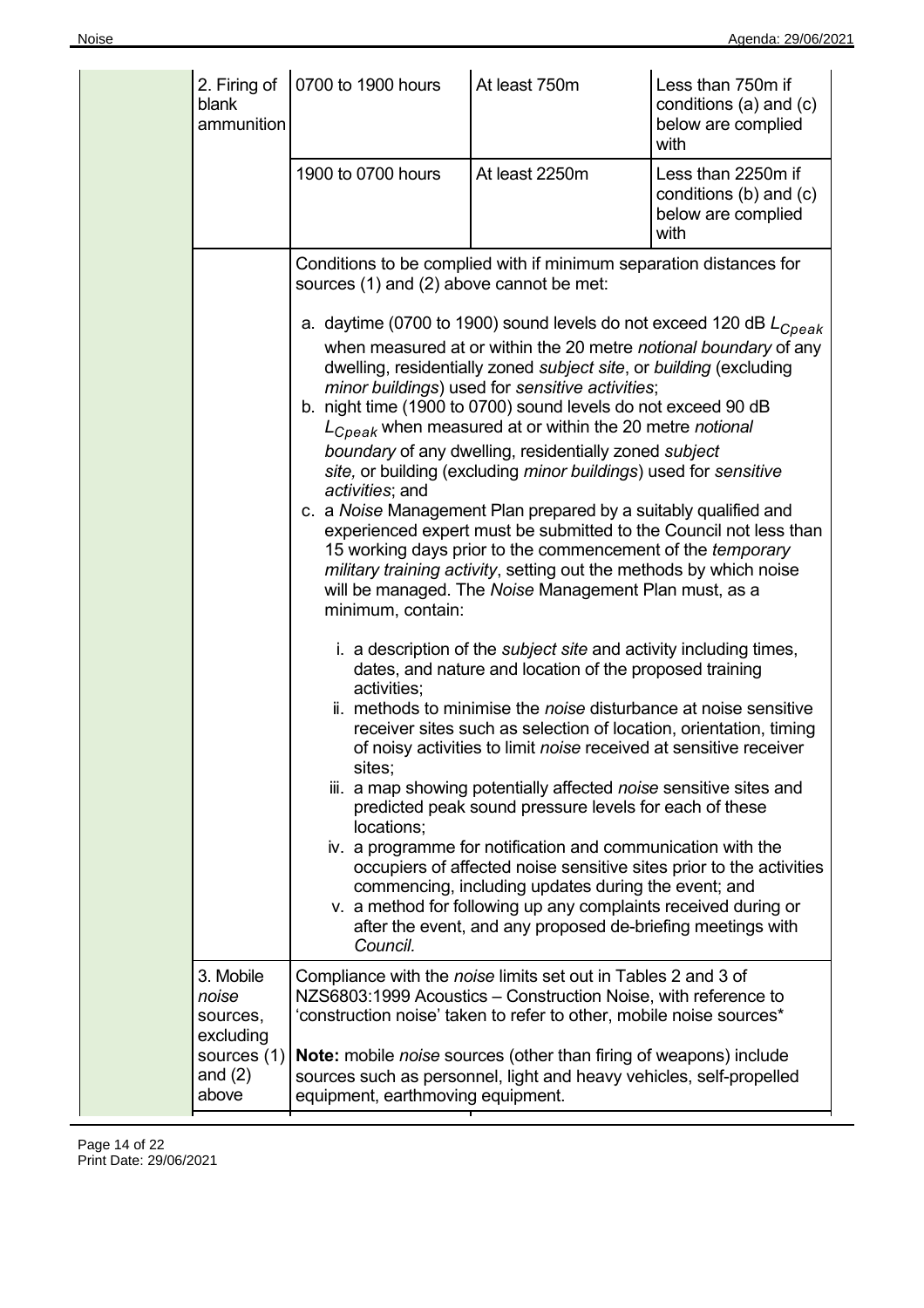| loise |  |
|-------|--|
|       |  |
|       |  |
|       |  |

|                       | 4. Fixed<br>(stationary)<br>noise<br>sources,                                                                                                                                                                                                                                                                        | Time (Monday to<br>Sunday)                                                                                                                                                                                                                               | Noise level at the 20 metre notional boundary<br>of any dwelling, residentially zoned subject<br>site, or building (excluding minor buildings)<br>used for sensitive activities.* |              |  |
|-----------------------|----------------------------------------------------------------------------------------------------------------------------------------------------------------------------------------------------------------------------------------------------------------------------------------------------------------------|----------------------------------------------------------------------------------------------------------------------------------------------------------------------------------------------------------------------------------------------------------|-----------------------------------------------------------------------------------------------------------------------------------------------------------------------------------|--------------|--|
|                       | excluding<br>sources (1)                                                                                                                                                                                                                                                                                             | 0700 to 1900 hours                                                                                                                                                                                                                                       | 55 dB $L_{Aeq(15 min)}$                                                                                                                                                           | n.a.         |  |
|                       | and $(2)$                                                                                                                                                                                                                                                                                                            | 1900 to 2200 hours                                                                                                                                                                                                                                       | 50 dB $L_{Aeq(15 min)}$                                                                                                                                                           |              |  |
|                       |                                                                                                                                                                                                                                                                                                                      | 2200 to 0700 hours<br>the next day                                                                                                                                                                                                                       | 45 dB $L_{Aeq(15 min)}$                                                                                                                                                           | 75 dB LAFmax |  |
|                       |                                                                                                                                                                                                                                                                                                                      | <b>Note:</b> fixed (stationary) noise sources (other than firing of weapons<br>and explosives) include noise sources such as power generation,<br>heating, ventilation or air conditioning systems, or water or wastewater<br>pumping/treatment systems. |                                                                                                                                                                                   |              |  |
|                       | landing<br>areas                                                                                                                                                                                                                                                                                                     |                                                                                                                                                                                                                                                          | 5. Helicopter Compliance with noise limits set out in NZS6807:1994 Noise<br>Management and Land Use Planning for Helicopter Landing Areas.*                                       |              |  |
|                       |                                                                                                                                                                                                                                                                                                                      | * Noise levels must be measured in accordance with NZS6801:2008 Acoustics -<br><b>Measurement of Environmental Sound</b>                                                                                                                                 |                                                                                                                                                                                   |              |  |
| NOISE-R10             | Noise from activities associated with construction or demolition.                                                                                                                                                                                                                                                    |                                                                                                                                                                                                                                                          |                                                                                                                                                                                   |              |  |
| Permitted<br>Activity | <b>Standards</b>                                                                                                                                                                                                                                                                                                     |                                                                                                                                                                                                                                                          |                                                                                                                                                                                   |              |  |
|                       | 1. Construction <i>noise</i> must be measured and assessed in accordance with, and<br>must comply with, NZS 6803:1999 Acoustics - Construction Noise.                                                                                                                                                                |                                                                                                                                                                                                                                                          |                                                                                                                                                                                   |              |  |
| NOISE-R11             | Noise from the operation of wind turbines.                                                                                                                                                                                                                                                                           |                                                                                                                                                                                                                                                          |                                                                                                                                                                                   |              |  |
| Permitted<br>Activity | <b>Standards</b>                                                                                                                                                                                                                                                                                                     |                                                                                                                                                                                                                                                          |                                                                                                                                                                                   |              |  |
|                       | 1. Noise from the operation of non-domestic scale wind turbines must be<br>measured, assessed and comply with the limits recommended in NZS<br>6808:2010 Acoustics - Wind Farm Noise.                                                                                                                                |                                                                                                                                                                                                                                                          |                                                                                                                                                                                   |              |  |
| NOISE-R12             | Noise (excluding noise from plantation forestry activities regulated under the<br>NESPF) from the use and operation of rural equipment.                                                                                                                                                                              |                                                                                                                                                                                                                                                          |                                                                                                                                                                                   |              |  |
| Permitted             | <b>Standards</b>                                                                                                                                                                                                                                                                                                     |                                                                                                                                                                                                                                                          |                                                                                                                                                                                   |              |  |
| Activity              |                                                                                                                                                                                                                                                                                                                      | 1. Any rural equipment must be:                                                                                                                                                                                                                          |                                                                                                                                                                                   |              |  |
|                       | a. used or operated only in the Rural Zones, the River Corridor, or the Open<br>Space Zones;<br>b. mobile during its normal use; and<br>c. be associated with <i>primary production</i> activities (e.g. tractors, harvesters,<br>chainsaws and farm vehicles used as part of a <i>primary production</i> activity). |                                                                                                                                                                                                                                                          |                                                                                                                                                                                   |              |  |
|                       | equipment.                                                                                                                                                                                                                                                                                                           |                                                                                                                                                                                                                                                          | <b>Note:</b> For the avoidance of doubt, recreational motorbike tracks, long-term or on-<br>going sawmilling and any fixed motors or equipment are not considered to be rural     |              |  |
| NOISE-R13             |                                                                                                                                                                                                                                                                                                                      |                                                                                                                                                                                                                                                          | Noise from the use and operation of gas guns and avian distress alarms as audible                                                                                                 |              |  |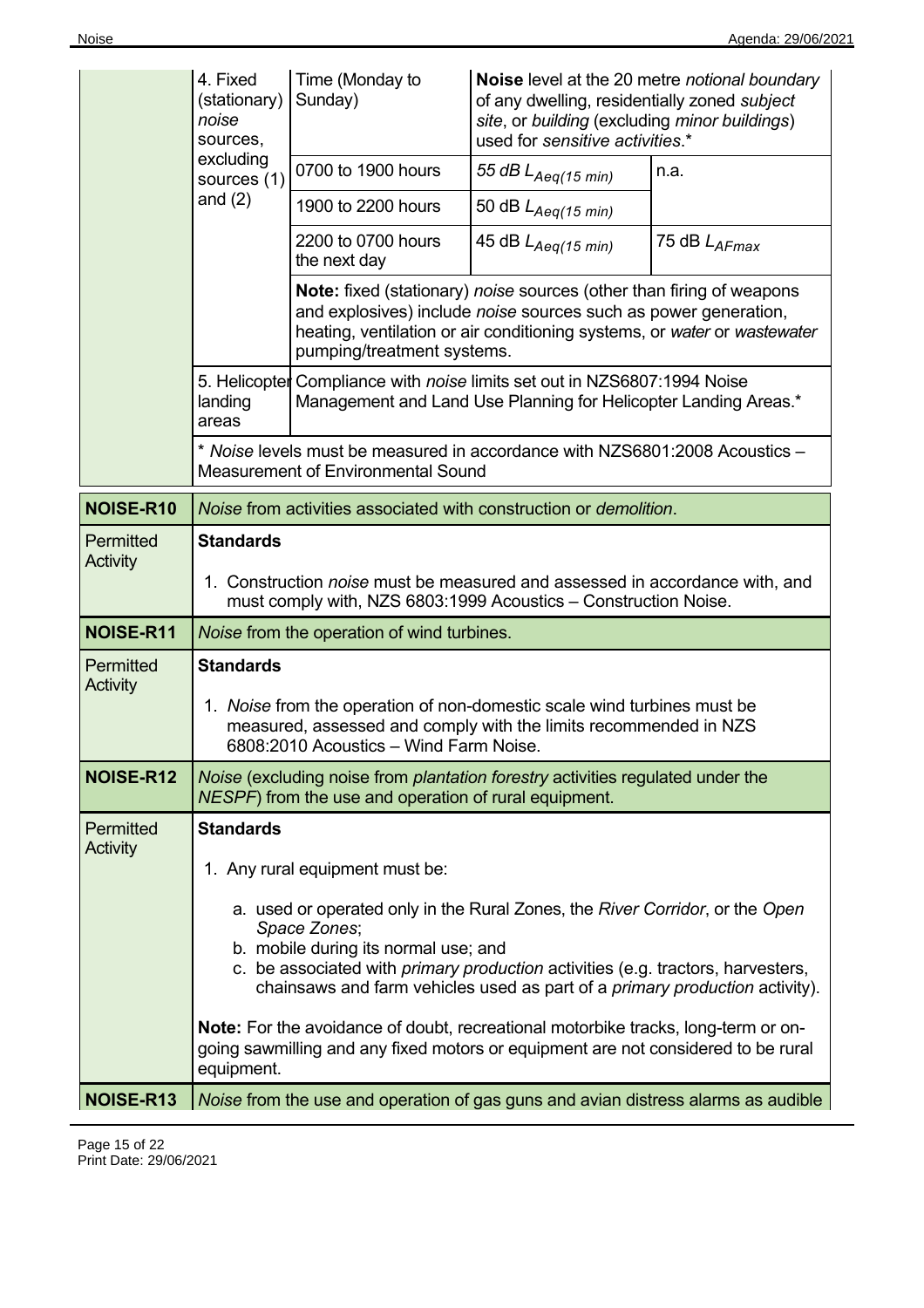|                              | bird scaring devices.                                                                                                                                                                                                                                                                                                                                                                                                                                                                                                                                                                                                                                                                                                                                                                                                                                                                                                                                                                                                                                                                                                                                                                                                              |  |  |  |
|------------------------------|------------------------------------------------------------------------------------------------------------------------------------------------------------------------------------------------------------------------------------------------------------------------------------------------------------------------------------------------------------------------------------------------------------------------------------------------------------------------------------------------------------------------------------------------------------------------------------------------------------------------------------------------------------------------------------------------------------------------------------------------------------------------------------------------------------------------------------------------------------------------------------------------------------------------------------------------------------------------------------------------------------------------------------------------------------------------------------------------------------------------------------------------------------------------------------------------------------------------------------|--|--|--|
| Permitted<br><b>Activity</b> | <b>Standards</b>                                                                                                                                                                                                                                                                                                                                                                                                                                                                                                                                                                                                                                                                                                                                                                                                                                                                                                                                                                                                                                                                                                                                                                                                                   |  |  |  |
|                              | 1. Gas guns used as audible bird scaring devices must:                                                                                                                                                                                                                                                                                                                                                                                                                                                                                                                                                                                                                                                                                                                                                                                                                                                                                                                                                                                                                                                                                                                                                                             |  |  |  |
|                              | a. be used in conjunction with a Bird Management Plan for the property;<br>b. be located so that the maximum number of devices does not exceed one<br>device per four hectares of land on any subject site, except that in the case<br>of a subject site being less than four hectares in area, there shall be a<br>maximum of one device;<br>c. devices must not operate between sunset and sunrise during daylight<br>saving time and, outside of daylight saving time, half an hour after sunset<br>and half an hour before sunrise;<br>d. be controlled so that the maximum number of discharges per time period<br>does not exceed 6 within any 60 minute period;<br>e. not exceed 75 dB $L_{AF}$ when measured at a point 2 metres from the nearest<br>exterior wall of any residential building in the rural zone or at the nearest<br>boundary of a subject site in the residential zone. Sound levels must be<br>measured in accordance with NZS 6801:2008 Acoustics - Measurement of<br>Environmental Sound; and<br>f. not be placed in such a manner that any public place receives noise<br>exceeding 90 dB $L_{AF}$ when measured in accordance with NZS 6801:2008<br>Acoustics – Measurement of Environmental Sound. |  |  |  |
|                              | 2. Avian distress alarms used as audible bird scaring devices must:                                                                                                                                                                                                                                                                                                                                                                                                                                                                                                                                                                                                                                                                                                                                                                                                                                                                                                                                                                                                                                                                                                                                                                |  |  |  |
|                              | a. be used in conjunction with a Bird Management Plan for the site;<br>b. only be operated between the hours of 6.30am and 8pm on any day;<br>c. not exceed 50 dB $L_{Aeq(15 min)}$ when measured at a point 2 metres from the<br>nearest exterior wall of any residential building in the rural zone or at the<br>nearest boundary of a subject site in the residential zone. Sound levels<br>must be measured in accordance with NZS 6801:2008 Acoustics -<br>Measurement of Environmental Sound; and<br>not be placed in such a manner that any public place receives noise<br>d.<br>exceeding 90 dB $L_{AF}$ when measured in accordance with NZS 6801:2008<br>Acoustics – Measurement of Environmental Sound.                                                                                                                                                                                                                                                                                                                                                                                                                                                                                                                 |  |  |  |
| NOISE-R14                    | Noise sensitive activities.                                                                                                                                                                                                                                                                                                                                                                                                                                                                                                                                                                                                                                                                                                                                                                                                                                                                                                                                                                                                                                                                                                                                                                                                        |  |  |  |
| Permitted<br><b>Activity</b> | <b>Standards</b><br>1. Any new or altered <i>habitable room</i> within a <i>building</i> that houses any noise                                                                                                                                                                                                                                                                                                                                                                                                                                                                                                                                                                                                                                                                                                                                                                                                                                                                                                                                                                                                                                                                                                                     |  |  |  |
|                              | sensitive activity (including rooms used for hospital recovery; but excluding<br>rooms used for visitor accommodation, which is not temporary residential<br>rental accommodation, outside of residential zones) on a subject site within any<br>of the following:<br>a. the area between the air noise boundary and the outer control boundary of<br>the Kāpiti Coast Airport;<br>b. Hospital Zone;<br>c. any Centres Zone;<br>d. General Industrial Zone;                                                                                                                                                                                                                                                                                                                                                                                                                                                                                                                                                                                                                                                                                                                                                                        |  |  |  |

 $\overline{a}$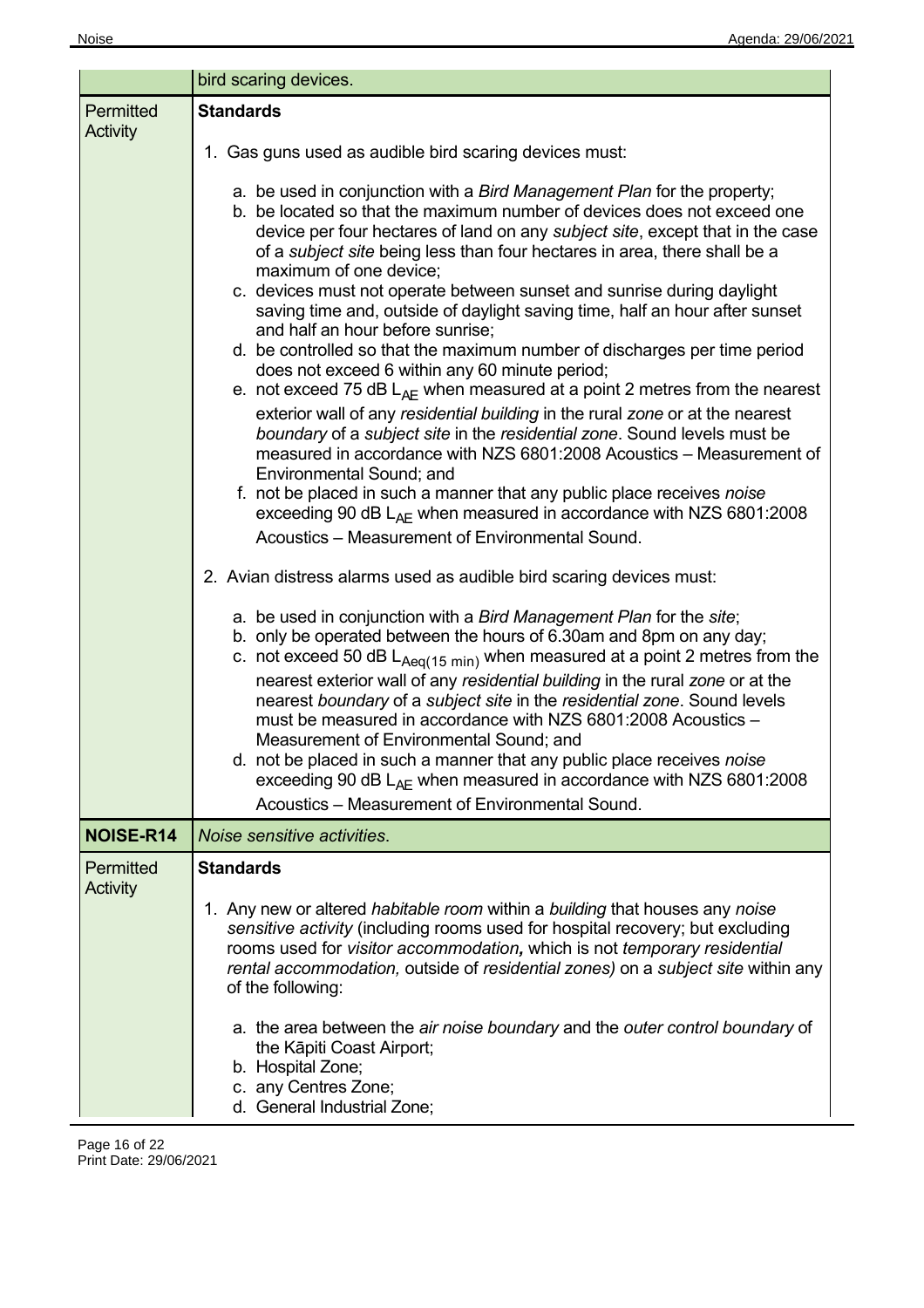| e. within 40m of the boundary of a <i>designation</i> for rail corridor purposes; and<br>f. greater than 40m, and not greater than 80m, from the nearest edge of the<br>carriageway of transportation noise effect route;<br>g. must be protected from noise arising from outside the building by ensuring<br>the external sound insulation level of the room achieves a performance<br>standard of not less than $D2m,nT,w + Ctr > 30$ dB.<br>Compliance with standard 1 above shall be achieved by either:<br>i. a statement by Licensed Building Practitioner that the construction of<br>the external building elements of the new or altered habitable room<br>conform with NOISE-Table 8 and that ventilation of these rooms<br>conforms with the requirements of standard 4 below; or<br>ii. constructing the <i>habitable room</i> in accordance with an acoustic design |
|----------------------------------------------------------------------------------------------------------------------------------------------------------------------------------------------------------------------------------------------------------------------------------------------------------------------------------------------------------------------------------------------------------------------------------------------------------------------------------------------------------------------------------------------------------------------------------------------------------------------------------------------------------------------------------------------------------------------------------------------------------------------------------------------------------------------------------------------------------------------------------|
| certificate prepared by an acoustic engineer acceptable to Council that<br>describes the proposed design of the building that will achieve<br>compliance with the specified performance standard for sound<br>insulation with a ventilation system installed as required under standard<br>4 below; or<br>iii. providing an acoustic design certificate prepared by an acoustic<br>engineer acceptable to Council stating the outdoor free-field noise level                                                                                                                                                                                                                                                                                                                                                                                                                     |
| at the most affected exterior wall of the building containing the habitable<br>room will be unlikely to exceed;<br>55 dB $L_{Aeq(1hr)}$ for rail traffic noise<br>57 dB $L_{Aeq(24hr)}$ for road traffic noise.                                                                                                                                                                                                                                                                                                                                                                                                                                                                                                                                                                                                                                                                  |
| 2. Any new or altered <i>habitable room</i> within a <i>building</i> that houses any noise<br>sensitive activity (including rooms used for hospital recovery; but excluding<br>rooms used for visitor accommodation, which is not temporary residential<br>rental accommodation, outside of residential zones) on a subject site within<br>40m of the nearest edge of the carriageway of any formed State Highway, or<br>any transport corridor designated for State Highway purposes that has yet to be<br>formed, must be protected from noise arising from outside the building by<br>ensuring the external sound insulation level of the room achieves a<br>performance standard of not less than D2m,nT,w + Ctr > 35 dB.<br>Compliance with standard 2) above shall be achieved by either:                                                                                  |
| a. constructing the habitable room in accordance with an acoustic design<br>certificate prepared by an acoustic engineer acceptable to Council that<br>describes the proposed design of the building that will achieve compliance<br>with the specified performance standards for sound insulation with a<br>ventilation system installed as required under standard 4 below; or<br>b. providing an acoustic design certificate prepared by an acoustic engineer<br>acceptable to Council stating the outdoor noise level at the most affected<br>exterior of the building containing the habitable room will be unlikely to<br>exceed:                                                                                                                                                                                                                                          |
| 57 dB $L_{Aeq(24hr)}$ for road traffic noise.<br>3. For any designated corridor that has yet to be formed, the location of the                                                                                                                                                                                                                                                                                                                                                                                                                                                                                                                                                                                                                                                                                                                                                   |
| nearest edge of the carriageway shall be deemed to be as indicated on the                                                                                                                                                                                                                                                                                                                                                                                                                                                                                                                                                                                                                                                                                                                                                                                                        |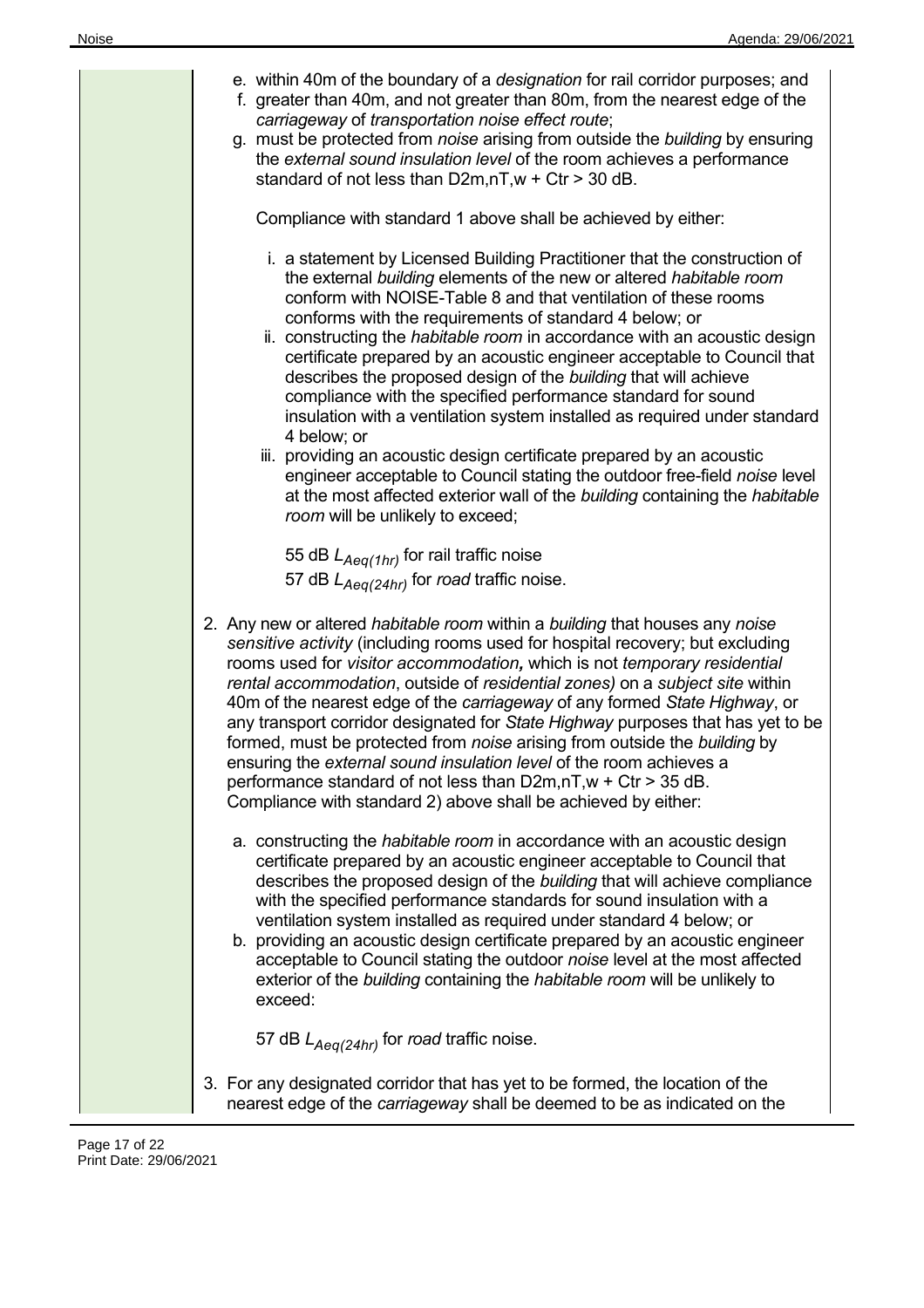|                              | drawings referenced in the <i>designation</i> conditions or an approved Outline Plan,<br>whichever is the latest, or 5m inside the <i>designation</i> boundary if there are no<br>such drawings or approved Outline Plan.<br>4. Where habitable rooms required to be insulated under standards 1 or 2 contain<br>operable windows, a ventilation system must also be installed. This ventilation<br>system must:<br>a. achieve the requirements of Section G4 – Ventilation of the New Zealand<br>Building Code 2011, and, while meeting this minimum requirement, the<br>sound of the system must not exceed 30 dB $L_{Aeq(30s)}$ when measured 1m<br>away from any grille or diffuser; and<br>b. provide ventilation at incremental rates controlled by the occupant up to a<br>high air flow setting that provides at least 6 air changes per hour, and, while<br>meeting this requirement, the sound of the system must not exceed 35 dB<br>$L_{Aeq(30s)}$ when measured 1m away from any grille or diffuser; and<br>c. provide cooling that is controlled by the occupant and can maintain the<br>temperature at no greater than 25°C; and<br>d. result in air pressure inside the <i>habitable room</i> that is no more than 10Pa<br>above ambient external air pressure.<br><b>Note:</b> for the purposes of this rule, the term 'altered habitable room' means any<br>habitable room that is (or is proposed to be) expanded in floor area by 10% or<br>more, or involves the fitting of new or replacement windows in external walls with<br>an area more than 5% of the floor area of the room. |
|------------------------------|-----------------------------------------------------------------------------------------------------------------------------------------------------------------------------------------------------------------------------------------------------------------------------------------------------------------------------------------------------------------------------------------------------------------------------------------------------------------------------------------------------------------------------------------------------------------------------------------------------------------------------------------------------------------------------------------------------------------------------------------------------------------------------------------------------------------------------------------------------------------------------------------------------------------------------------------------------------------------------------------------------------------------------------------------------------------------------------------------------------------------------------------------------------------------------------------------------------------------------------------------------------------------------------------------------------------------------------------------------------------------------------------------------------------------------------------------------------------------------------------------------------------------------------------------------------------------------------------------------------|
| NOISE-R15                    | Noise from the operation of telecommunications cabinets and equipment located<br>within the road or public reserves.                                                                                                                                                                                                                                                                                                                                                                                                                                                                                                                                                                                                                                                                                                                                                                                                                                                                                                                                                                                                                                                                                                                                                                                                                                                                                                                                                                                                                                                                                      |
| Permitted<br>Activity        | <b>Standards</b>                                                                                                                                                                                                                                                                                                                                                                                                                                                                                                                                                                                                                                                                                                                                                                                                                                                                                                                                                                                                                                                                                                                                                                                                                                                                                                                                                                                                                                                                                                                                                                                          |
|                              | 1. Noise emission levels must comply with Clause 9 of the Resource<br>Management (National Environmental Standards for Telecommunication<br>Facilities) Regulations 2008.                                                                                                                                                                                                                                                                                                                                                                                                                                                                                                                                                                                                                                                                                                                                                                                                                                                                                                                                                                                                                                                                                                                                                                                                                                                                                                                                                                                                                                 |
| <b>NOISE-R16</b>             | Activities that are located within the Residential Zones and within 490 metres of the<br>centre line of runway 16/34 that are also within the following land titles:<br>• Part Ngārara West B7 subdivision 2B; or<br>• Part Ngārara West B7 subdivision 2A; or<br>• Part Ngārara West B7 subdivision 1; or<br>Part Lot 1 Block IV DP 2767.                                                                                                                                                                                                                                                                                                                                                                                                                                                                                                                                                                                                                                                                                                                                                                                                                                                                                                                                                                                                                                                                                                                                                                                                                                                                |
| Permitted<br><b>Activity</b> | <b>Standards</b>                                                                                                                                                                                                                                                                                                                                                                                                                                                                                                                                                                                                                                                                                                                                                                                                                                                                                                                                                                                                                                                                                                                                                                                                                                                                                                                                                                                                                                                                                                                                                                                          |
|                              | 1. Prior to the issue by the Council of building consent for any residential building<br>or for any addition or alteration to a residential building, an acoustic certificate<br>must be provided to the Council by a suitably qualified and experienced<br>acoustic engineer to demonstrate that the building has been designed to<br>achieve an internal <i>noise environment</i> of no more than 45 dB $L_{dn}$ in all <i>habitable</i><br>rooms with ventilating windows open.<br>2. Where it is necessary to have windows closed to achieve the acoustic design<br>requirements in standard 1 above, an alternative ventilating system must be<br>provided. Any such ventilating system must be designed to satisfy the<br>requirements of the Building Code and achieve a level of no more than NC30 in                                                                                                                                                                                                                                                                                                                                                                                                                                                                                                                                                                                                                                                                                                                                                                                             |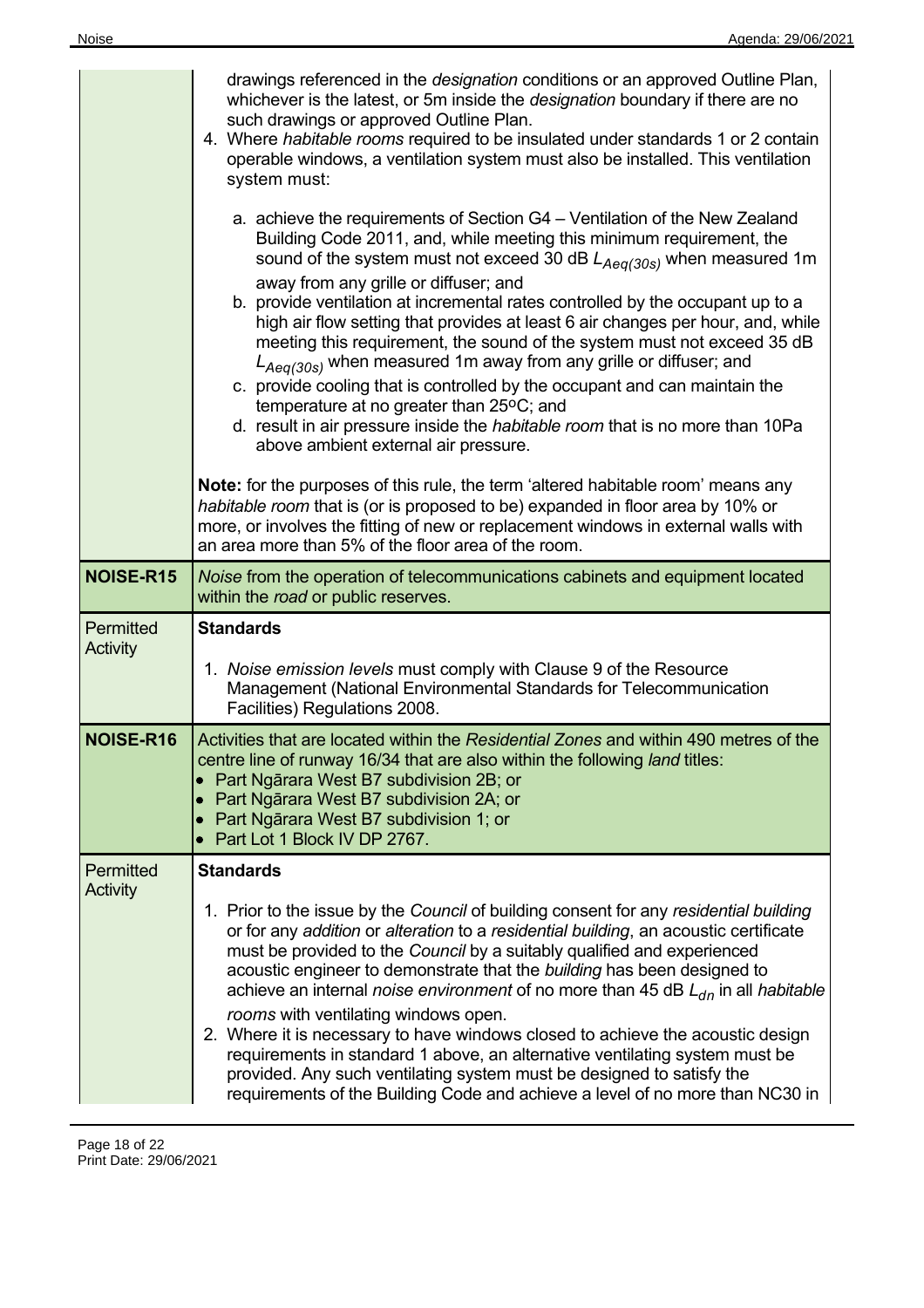|                                                              | any habitable room.<br>3. Any building for residential activity or noise sensitive activities must be<br>designed and certified to meet the standards above.                                                                                                                                                                                                                                                                 |                                                                                                                                                                                                                                                                                                                                                                                                                                                                                                                                                                                                                                                  |  |  |
|--------------------------------------------------------------|------------------------------------------------------------------------------------------------------------------------------------------------------------------------------------------------------------------------------------------------------------------------------------------------------------------------------------------------------------------------------------------------------------------------------|--------------------------------------------------------------------------------------------------------------------------------------------------------------------------------------------------------------------------------------------------------------------------------------------------------------------------------------------------------------------------------------------------------------------------------------------------------------------------------------------------------------------------------------------------------------------------------------------------------------------------------------------------|--|--|
|                                                              | Note: This standard is independent of any existing or future standard imposed by<br>the Airport noise contours contained within the District Plan, unless the future<br>requirement is more restrictive than that set out below.                                                                                                                                                                                             |                                                                                                                                                                                                                                                                                                                                                                                                                                                                                                                                                                                                                                                  |  |  |
| <b>NOISE-R17</b>                                             | Noise from the operation and use of helicopter landing areas that does not comply<br>with the permitted activity standards in NOISE-R2.                                                                                                                                                                                                                                                                                      |                                                                                                                                                                                                                                                                                                                                                                                                                                                                                                                                                                                                                                                  |  |  |
| <b>Restricted</b><br><b>Discretionary</b><br><b>Activity</b> | <b>Standards</b><br>1. Noise from helicopter landing areas<br>must meet the recommended limits<br>and noise management provisions<br>as set out in NZS 6807:1994 Noise<br><b>Management and Land Use</b><br><b>Planning for Helicopter Landing</b><br>Areas.<br>2. Noise from helicopter landing areas<br>must be assessed using NZS<br>6807:1994 Noise Management and<br>Land Use Planning for Helicopter<br>Landing Areas. | <b>Matters of Discretion</b><br>1. Whether the hours of operation and<br>flight frequency will adversely affect<br>the amenity values of the surrounding<br>area.<br>2. Whether the approach and departure<br>flightpaths minimise overflight over<br>noise sensitive activities and subject<br>sites.<br>3. Whether the proposal is in<br>accordance with non-statutory<br>guidelines such as Helicopter<br><b>Association International Fly</b><br>Neighbourly Guide, 1993 and the<br>operation is AIRCARE accredited.<br>4. The extent of servicing and status as<br>a heliport.<br>5. The extent of compliance with<br>NOISE-P1 to NOISE-P6. |  |  |
| <b>NOISE-R18</b>                                             | permitted activity standards in NOISE-R12                                                                                                                                                                                                                                                                                                                                                                                    | Noise from the use and operation of rural equipment that does not comply with the                                                                                                                                                                                                                                                                                                                                                                                                                                                                                                                                                                |  |  |
| <b>Restricted</b><br><b>Discretionary</b><br><b>Activity</b> | <b>Standards</b><br>1. Noise from the use and operation of<br>rural equipment must not exceed<br>the <i>permitted activity</i> standards in<br>NOISE-R2, Standard 1, by more<br>than 5 dB.<br><b>Note:</b> This rule does not override the<br>need to comply with noise limits<br>specified within any existing resource<br>consent(s).                                                                                      | <b>Matters of Discretion</b><br>1. Whether measures can be adopted<br>to ensure the expected breach of the<br>permitted activity noise limits avoids<br>the noise sensitive night time period<br>between 10pm and 7am.<br>2. The length of time the breach of<br>permitted activity noise limits is<br>expected to occur.<br>3. Whether the sound under<br>investigation possesses a special<br>audible characteristic as defined in<br>NZS 6802: 2008 Acoustics -<br><b>Environmental Noise.</b><br>4. Whether the best practicable option<br>has been employed to avoid<br>unreasonable noise effects.<br>5. The extent of compliance with     |  |  |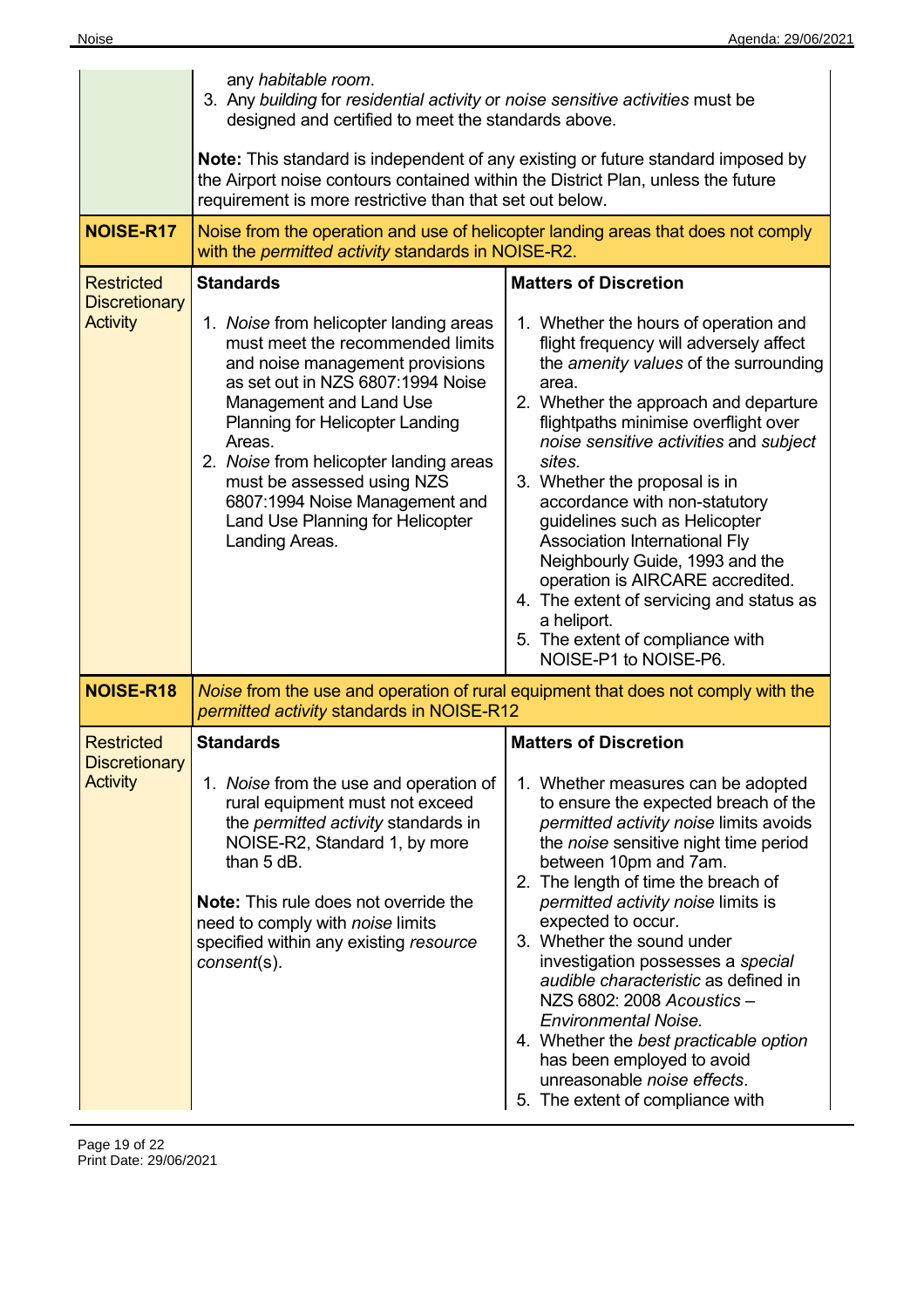|                                                              |                                                                                                                                                                                                                                                                                                                                                                                                                                                                                                        | NOISE-P1 to NOISE-P6.                                                                                                                                                                                                                                                                                                                                                                                                                                                                                                                                                                                                                                                                                |
|--------------------------------------------------------------|--------------------------------------------------------------------------------------------------------------------------------------------------------------------------------------------------------------------------------------------------------------------------------------------------------------------------------------------------------------------------------------------------------------------------------------------------------------------------------------------------------|------------------------------------------------------------------------------------------------------------------------------------------------------------------------------------------------------------------------------------------------------------------------------------------------------------------------------------------------------------------------------------------------------------------------------------------------------------------------------------------------------------------------------------------------------------------------------------------------------------------------------------------------------------------------------------------------------|
| NOISE-R19                                                    | bird scaring devices that do not meet the <i>permitted activity</i> standards in NOISE-<br><b>R13</b>                                                                                                                                                                                                                                                                                                                                                                                                  | Noise from the use and operation of gas guns and avian distress alarms as audible                                                                                                                                                                                                                                                                                                                                                                                                                                                                                                                                                                                                                    |
| <b>Restricted</b><br><b>Discretionary</b><br><b>Activity</b> | <b>Standards</b><br>1. Noise from the use and operation of<br>gas guns and avian distress alarms<br>as audible bird scaring devices<br>must not exceed the permitted<br>activity standards in NOISE-R2,<br>Standard 1 by more than 5 dB.                                                                                                                                                                                                                                                               | <b>Matters of Discretion</b><br>1. The extent of compliance with the<br>Bird Management Plan for the<br>property.<br>2. The hours of operation and the length<br>of time the breach of the permitted<br>activity noise limits is expected to<br>occur.<br>3. The number of gas guns and avian<br>distress alarms as audible bird<br>scaring devices.<br>4. The orientation of audible bird scaring<br>devices in relation to any residential<br>building.<br>5. Whether the best practicable option<br>has been employed to avoid<br>unreasonable noise effects.<br>6. The extent of compliance with<br>NOISE-P1 to NOISE-P6.                                                                        |
| <b>NOISE-R20</b>                                             | Temporary military training activities that do not comply with one or more of the<br>permitted activity standards in NOISE-R9.                                                                                                                                                                                                                                                                                                                                                                         |                                                                                                                                                                                                                                                                                                                                                                                                                                                                                                                                                                                                                                                                                                      |
| <b>Restricted</b><br><b>Discretionary</b><br><b>Activity</b> | <b>Standards</b><br>1. A Noise Management Plan prepared<br>by a suitably qualified and<br>experienced expert must be<br>submitted to the Council as part of<br>the resource consent application<br>setting out the methods by which<br>noise will be managed. The Noise<br>Management Plan must, as a<br>minimum, address the standards<br>identified in NOISE-R9.<br>2. Noise levels must be measured in<br>accordance with NZS6801:2008<br>Acoustics - Measurement of<br><b>Environmental Sound.</b> | <b>Matters of Discretion</b><br>1. The timing and location of the<br>temporary military training activity.<br>2. The type of military noise source.<br>3. The length of time the breach of the<br><i>permitted activity</i> standards is<br>expected to occur, and the extent to<br>which the expected sound levels will<br>exceed the permitted activity<br>standards.<br>4. The separation distance to any<br>residential unit or residential activity,<br>Residential Zone subject site, or any<br>building used for noise sensitive<br>activities.<br>5. Noise mitigation measures to avoid<br>unreasonable noise effects.<br>6. The extent of compliance<br>with Policies NOISE-P1 to NOISE-P6. |
| NOISE-R21                                                    | discretionary,-non-complying, or prohibited activity and does not comply with one<br>or more of the permitted, controlled or restricted discretionary activity standards<br>unless otherwise specifically stated.                                                                                                                                                                                                                                                                                      | Any activity that is not identified as a permitted, controlled, restricted discretionary,                                                                                                                                                                                                                                                                                                                                                                                                                                                                                                                                                                                                            |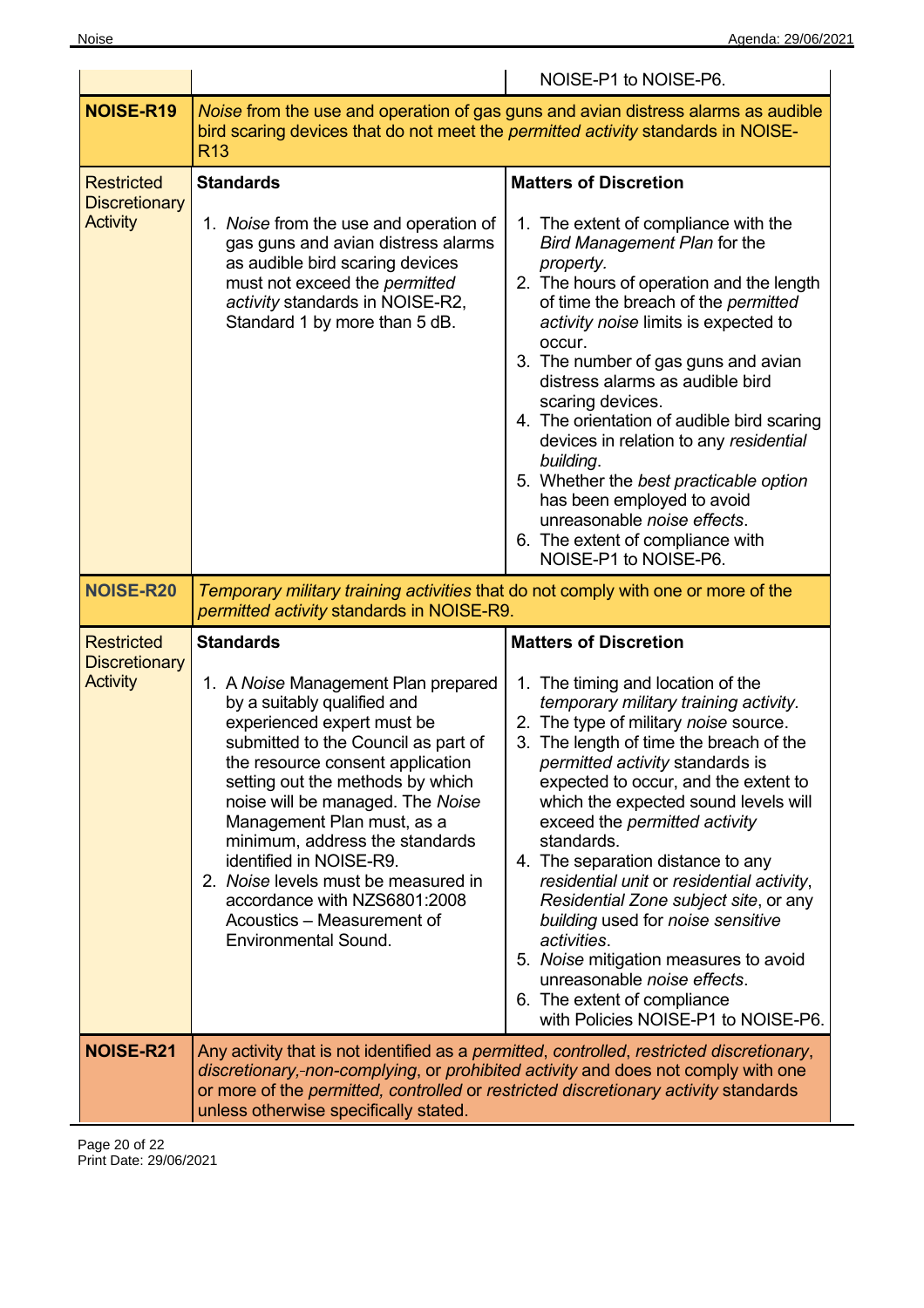| <b>Discretionary</b><br>Activity     |                                                                                                                                                                                                                                                                                                                                                                                                                                                                                                                                                                                                                                             |
|--------------------------------------|---------------------------------------------------------------------------------------------------------------------------------------------------------------------------------------------------------------------------------------------------------------------------------------------------------------------------------------------------------------------------------------------------------------------------------------------------------------------------------------------------------------------------------------------------------------------------------------------------------------------------------------------|
| <b>NOISE-R22</b>                     | The following activities within the <i>outer control boundary</i> outside the Airport Zone as<br>shown on the District Plan Maps:<br>a. hospitals;<br>b. rest homes;<br>c. educational facilities;<br>d. papakāinga housing;<br>e. community facilities, except for community facilities used for the purpose of<br>recreation or sport;<br>f. civic offices;<br>g. community centres;<br>h. community libraries;<br>i. display of information to the public;<br>j. courthouses;<br>k. public toilets;<br>I. restaurants;<br>m. convention centres;<br>n. motels; and<br>o. other noise sensitive activities except residential activities. |
| <b>Discretionary</b><br>Activity     |                                                                                                                                                                                                                                                                                                                                                                                                                                                                                                                                                                                                                                             |
| <b>NOISE-R23</b>                     | Noise sensitive activities located between the air noise boundary and the outer<br>control boundary that do not meet one or more of the acoustic insulation standards<br>set out in NOISE-R14.                                                                                                                                                                                                                                                                                                                                                                                                                                              |
| Non-<br>Complying<br>Activity        |                                                                                                                                                                                                                                                                                                                                                                                                                                                                                                                                                                                                                                             |
| <b>NOISE-R24</b>                     | Aircraft operations in the Airport Zone occurring between 10.30pm and 6am that are<br>not provided for as a permitted activity.                                                                                                                                                                                                                                                                                                                                                                                                                                                                                                             |
| Non-<br>Complying<br><b>Activity</b> |                                                                                                                                                                                                                                                                                                                                                                                                                                                                                                                                                                                                                                             |
| <b>NOISE-R25</b>                     | Noise sensitive activities located within the air noise boundary identified in the<br>District Plan Maps.                                                                                                                                                                                                                                                                                                                                                                                                                                                                                                                                   |
| Prohibited<br>Activity               |                                                                                                                                                                                                                                                                                                                                                                                                                                                                                                                                                                                                                                             |
| <b>NOISE-26</b>                      | Subdivision for the purposes of creating a vacant subject site for residential<br>activities (excluding visitor accommodation other than temporary residential<br>rental accommodation) within air noise boundary identified on the District Plan<br>Maps.                                                                                                                                                                                                                                                                                                                                                                                  |
| Prohibited<br>Activity               |                                                                                                                                                                                                                                                                                                                                                                                                                                                                                                                                                                                                                                             |

| <b>NOISE-</b> | Building | <b>Detail</b> | <b>Minimum Construction</b> |  |
|---------------|----------|---------------|-----------------------------|--|
|               |          |               |                             |  |

Page 21 of 22 Print Date: 29/06/2021